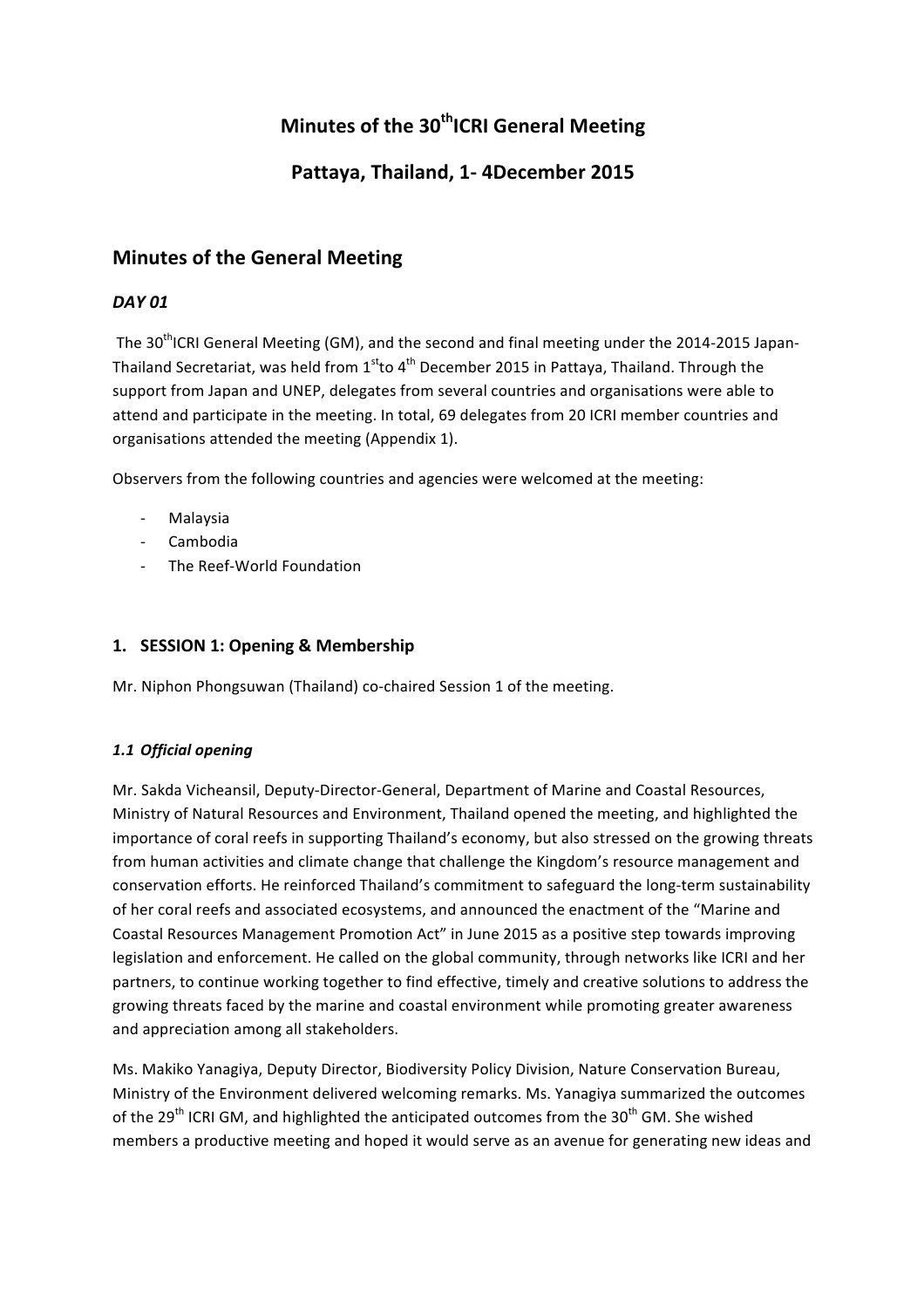action within the network, in an effort to realize the common goal of coral reef conservation within member countries and around the world.

#### *1.2 Presentation and Adoption of the Agenda*

Mr. Phongsuwan presented the overall meeting agenda, and invited inputs and comments from the floor. As no additional agenda items were proposed, members endorsed and adopted the agenda.

#### *1.3 Presentation by New Members*

The ICRI Secretariat received official letters of interest from Malaysia, Cambodia and Reef-World Foundation indicating their intent to become ICRI members.

#### *1.3.1 Malaysia*

Mr Abdul Rahim bin Gor Yaman, Director, Division of Planning and Management, Department of Marine Park (DMPM), Ministry of Natural Resources and Environment (MNRE), Malaysia, opened the session by recommending Malaysia's inclusion to the ICRI family, and highlighted the country's emphasis on conservation and sustainable utilization of her rich natural marine resources. Mr. Abdul Rahim gave an overview of marine protected areas (MPAs) in Malaysia, which started out as Fisheries Prohibited Areas in the 1980's, and later re-gazetted as MPAs following the establishment of the DMPM. Today, the DMPM manages 42 MPAs distributed within Peninsular and East Malaysia, with all Parks declared as no take zones. These Parks cover an area of almost 6,500km<sup>2</sup> and account for 1.4% of Malaysia's territorial waters, which is still below the recommended Convention on Biological Diversity (CBD) target 10% of MPA. DPMP is a technical department and oversees a widerange of functions, including the conservation and management of marine biodiversity and threatened species, rehabilitation of degraded areas, research and monitoring, enforcement of regulations and acts, management tourism and recreational activities, and scaling-up public outreach and awareness programs through closer collaborations with local communities, NGOs and local universities. To achieve its mandate, DMPM depends on funding from federal sources that are supplemented by other sustainable financing mechanisms like revenue generated from conservation fees and the MPA Trust Fund.

The Strategic Action Plans, reviewed and updated every five years, articulates the overarching management framework for Malaysia's MPAs, and it provides guidance for the development Park specific management plans. To date, management plans for three MPAs have been prepared.

At the federal level, research and monitoring will continue to play a pivotal role to guide management action, and will focus on resource and water quality monitoring, habitat mapping and rehabilitation programs, carrying capacity assessments, economic valuation studies and biological and ecological studies of endangered marine species.

Malaysia acknowledges the journey in conserving her invaluable marine resources, and strongly encouraged members to accept her request for membership to ICRI. Malaysia will benefit from the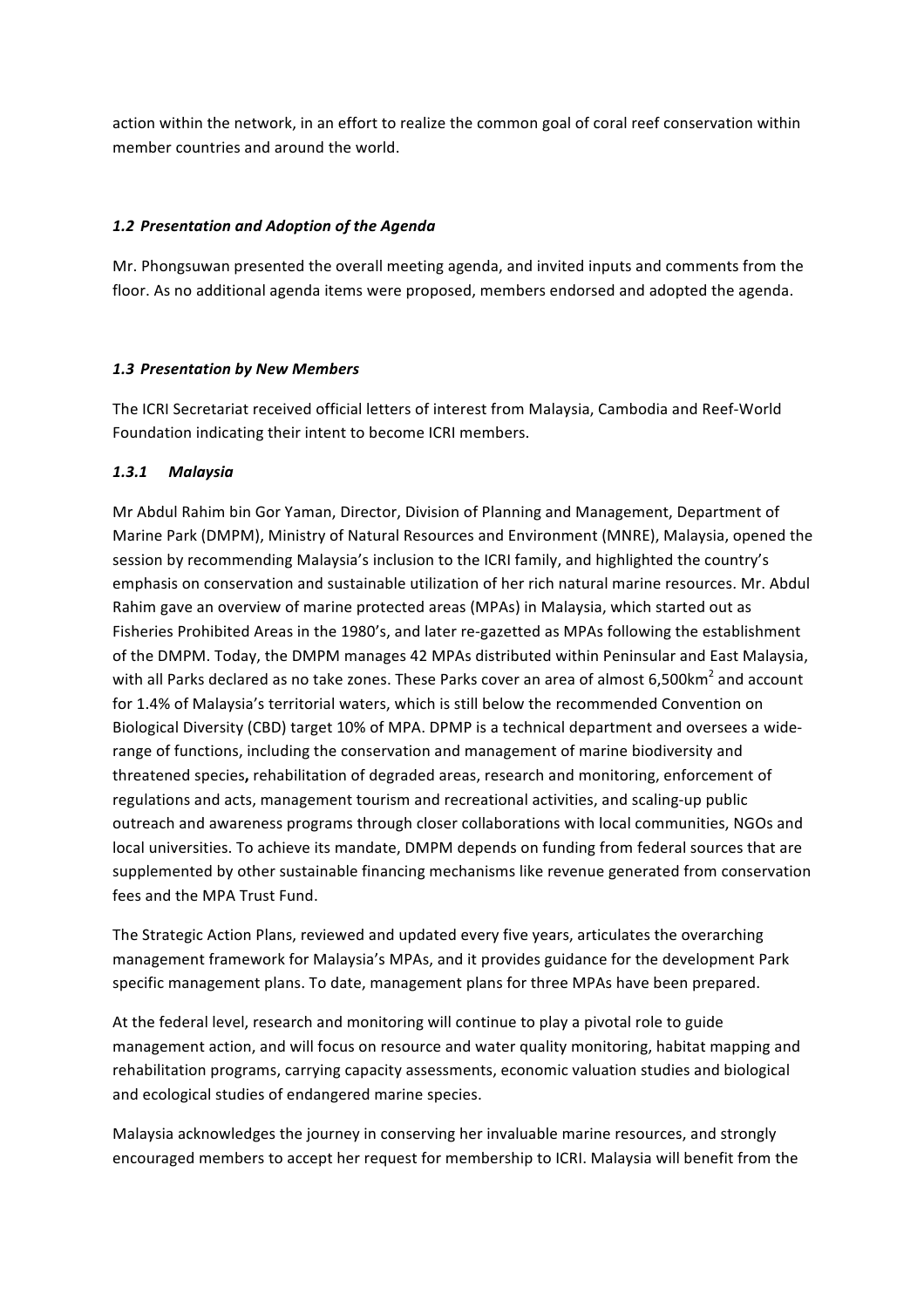exchange of knowledge and experiences among ICRI members, while her participation will further strengthen regional representation in the organisation.

*Supporting documents: Presentation "Marine Protected Areas in Malaysia"*

### *1.3.2 Cambodia*

Mr. Heng Sovannara, deputy director of the Fisheries Administration, Cambodia, delivered Cambodia's intent to join ICRI. Mr. Sovannara shared that Cambodia's coastline, which stretches 435km along the Gulf of Thailand, supports a diverse range of habitats and living resources that are still relatively intact and support important nursery and feeding areas for a variety of important species that contribute to the yearly harvest of between 50,000 to 80,000 tons from Cambodia's marine waters. He also highlighted the increasing threats from unsustainable and destructive fishing practices, sedimentation, pollution, increasing population and coastal development, which put pressure on the long-term sustainability of the resources.

To address this, the Fishery Administration prepared the National Action Plan (NAP) for Coral Reef and Seagrass Management in Cambodia 2006-2015, which specified targets of at least 8.4 km<sup>2</sup> of coral reef and 90 km<sup>2</sup> of seagrass areas under appropriate form of sustainable management by 2016. The aims of the NAP are to protect and conserve these ecosystems while addressing poverty alleviation and improvement of living conditions of Cambodians who are dependent on these resources. To this end, the Fisheries Administration has established the First National Coral Reef MPA around the Koh Rong Group of Islands. The administration is currently working in collaboration with various partners such as Flora and Fauna International, Coral Cay Conservation, Marine Conservation Cambodia and Song Saa Resort to collect baseline socio-economic, biological and ecological data for preparing habitat distribution maps that will contribute to zoning planning. Besides the National MPA, numerous local MPAs for coral reef, seagrass and mangrove ecosystems in Kampot, Kep, Koh Kong and Preahsihanouk Provinces have also been established in partnership with local authorities and communities.

Cambodia acknowledged the work undertaken by ICRI in protecting the world's coral reefs and related ecosystems, and looks forward to learning from the experiences of ICRI members to better manage and conserve her marine habitats. Mr. Sovannara closed by encouraging members to accept Cambodia's request for membership to ICRI.

### *Supporting documents: Nil*

# *1.3.3 Reef-World Foundation*

Ms. Chloe Harvey from the Reef-World Foundation, shared that the Foundation was registered as a charity in the United Kingdom in 1999 with a mission to inspire and empower people to act in conserving and sustainably developing coastal resources, particularly coral reefs and related ecosystems, for the benefit of local communities, visitors and future generations.

The Reef-World Foundation has a long history working with numerous partners in the region, and through a UNEP-COBSEA funded program, co-developed the flagship Green Fins program that is an effective approach for encouraging best practice for environmentally sustainable in the diving and snorkelling industry. The program is currently active in 20 dive destinations in six countries, and has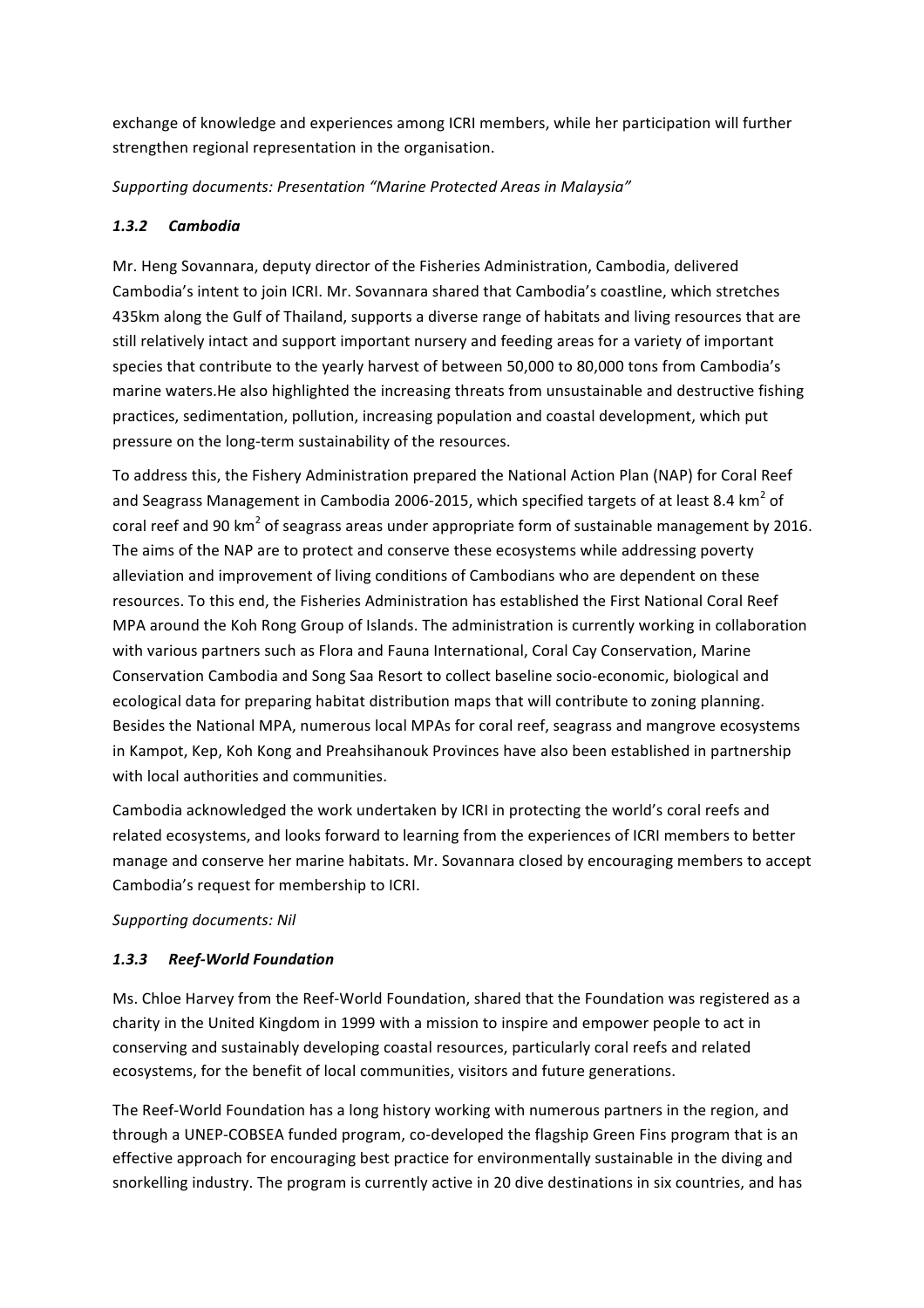over 400 dive and snorkel centre members. The strength of the program lies in its certification process that accredits dive centre operations based on a code of conduct and a robust assessment system. The program supports operators develop or strengthen the implementation of relevant regulatory frameworks and provide strategic outreach to as government partners, dive centres and their customers, and is a good example of a strong public-private partnership model.

The Foundation will continue to develop and implement the Green Fins program to enhance its longterm sustainability and replicability across a wider global community.

Ms. Harvey reinforced the Foundation's request to join the ICRI family to leverage on the experience of the ICRI members and to ensure that the Foundation's programs remain relevant to current coral reef conservation landscape. As an ICRI member, the Foundation can help disseminate the outcomes of ICRI (and other international initiatives and conventions) to key environmental champions in the public and private sectors, and encouraged members to accept the Foundation's request for membership to ICRI.

*Supporting documents: Presentation "The Reef-World Foundation"*

Members joined Mr. Phongsuwan to welcome two countries and organization as ICRI members by unanimous applause.

### **2. SESSION 2: Reports from ICRI bodies**

Ms. Makiko Iwamoto (Japan) co-chaired Session 2 of the meeting.

### *2.1 Members' reports 2.1.1 Summary of Members' Report*

Mr. Tadashi Kimura, from the Japan Wildlife and Research Centre (JWRC) and representing the ICRI Secretariat, summarized the results of the members' reports that were based on the revised reporting format presented at the  $29^{th}$  ICRI GM.

The Secretariat received 11 out of 33 and eight out of 32 government and organization reports. Governments reported an average of 5.1 projects (59 projects in total) while organizations averaged 4.0 projects (32 projects in total). Activities focusing on "Science and monitoring" theme dominated Government projects, while "Capacity building" and "ICM" activities were similarly represented. "Capacity building" and "Science and monitoring" activities were equally represented in organization projects, with "ICM" related activities not far behind. "Review" activities were not highly prioritized and were the lowest for both. Organizations tended to engage other sector slightly more frequently than governments, while governments reported higher successful zoning activities.

*Supporting documents: Presentation "Summary Results on Members' Reports"*

### *2.1.2 Blue-Finance Barbados Project*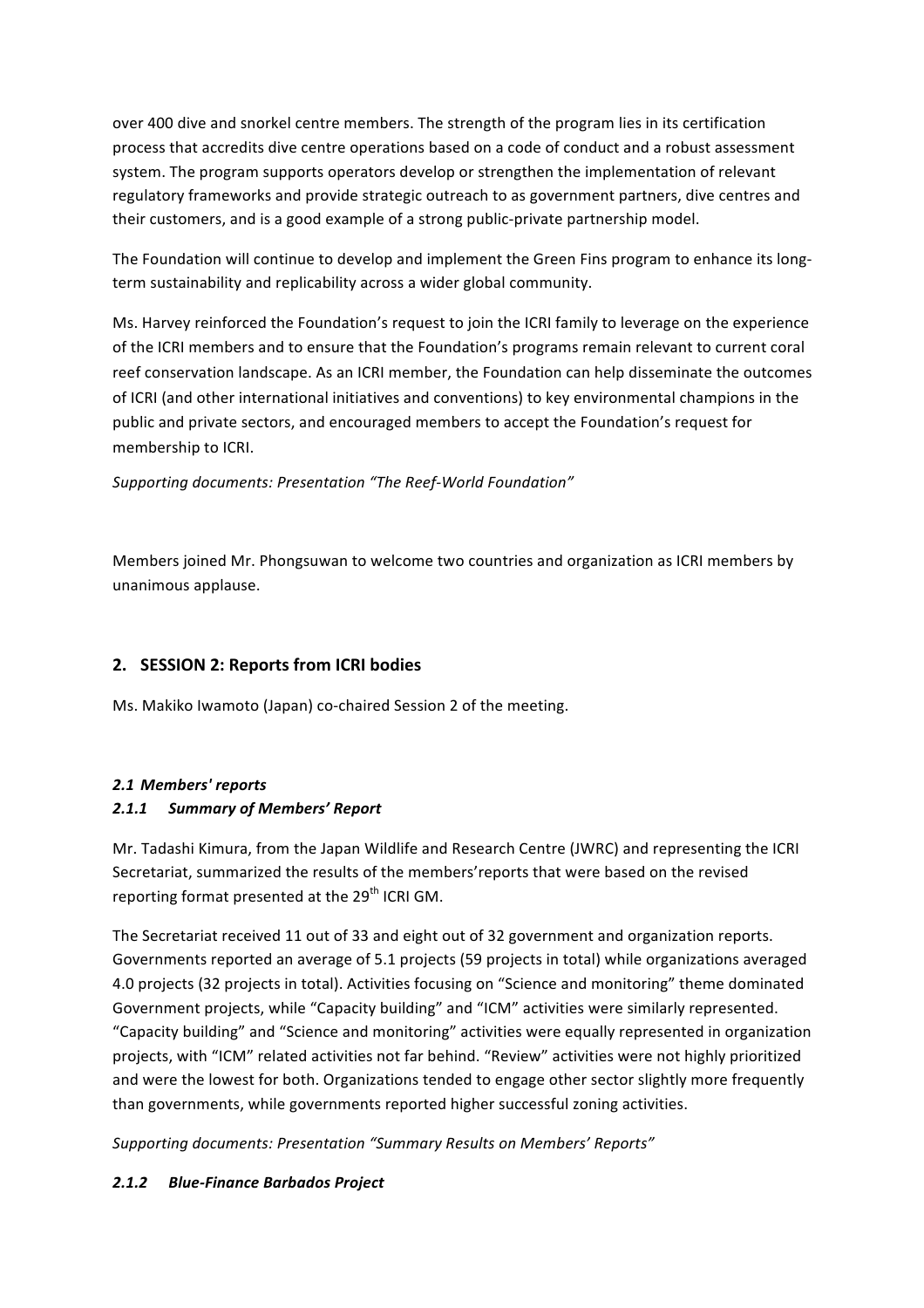Ms. Angelique Brathwaite (Barbados) shared the plans for transforming the Barbados Marine Managed Area (BBMA) into a world-class destination to experience marine biodiversity, and highlighted the focus on strong stakeholder engagement in the planning process. The need for sustainable financing was acknowledged at the onset of the project, and working with Blue-Finance (BF), the public-private partnership (PPP) model was identified as a mechanism to help achieve the objectives.

Mr. Nicholas Pascal (CRIOBE-Blue-Finance) elaborated on the progress of the BF Barbados Project, an initiative first proposed during the  $28<sup>th</sup>$  ICRI GM. The driving force behind the project was the recognition that new approaches for securing sustainable financing was required, and focused on the BMMA as the first demonstration site, where BF assisted with setting up the PPP negotiations. Under the partnership agreement, the Ministry of Environment and Drainage outsource the management of the BMMA to an operator, who will absorb all financial risks and reduce the need to invest public funds. The operator will generate stable revenues from the tourism "fees". Currently, BF is supporting zonation efforts within the BMMA, continuation PPP arrangement and helping coordinate fund raising activities with impact investors.

Moving forward, the project is looking at initiating a feasibility study in Colombia, and initiating similar projects at one Caribbean site and one other regional seas site.

*Supporting document: Presentation "Blue Finance Quick Updates"*

# *2.1.3 Komodo National Park*

Ms. Tri Wahyuni from the Ministry of Environment and Forestry, Indonesia, presented on waste management strategies practiced within Komodo National Park, one of the important region within the Coral Triangle and a UNESCO World Heritage site.

The main driving force for the program was to address increased tourism pressure to the area. The 5-year project, initiated in 2014 in partnership with WWF, involves wide ranging stakeholder involvement. The Integrated Waste Management (IWM) Project is aimed at a creating a model of sustainable waste management within Komodo National Park (KNP), and started with an inception study by WWF in 2014. Moving forward, the project aims to improve community opportunities and the private sector to manage waste and benefits from waste management and advocating local government to produce policy to support waste reduction program in Manggarai Barat.

Supporting document: Presentation "Integrated Waste Management (IWM): Building Partnership for *Effective Management of Komodo National Park"*

# *2.1.4 15 Years of IFRECOR*

Mr. Francis Staub (ICRIForum) shared that since its creation in 1999 by the French government, IFRECOR worked for the sustainable protection and the preservation of coral reefs within France's territories, and comprises scientists, NGOs, socio-economic professionals and parliamentarians. Mr. Staub highlighted some of IFRICOR's past, ongoing and future activities, and described the fourth 2016-2020 action plan that will be adopted by the national committee of IFRECOR March 2016. The new plan will continue working on and enhancing past work to tackle issues related sustainable management of coral reef, mangroves and seagrass.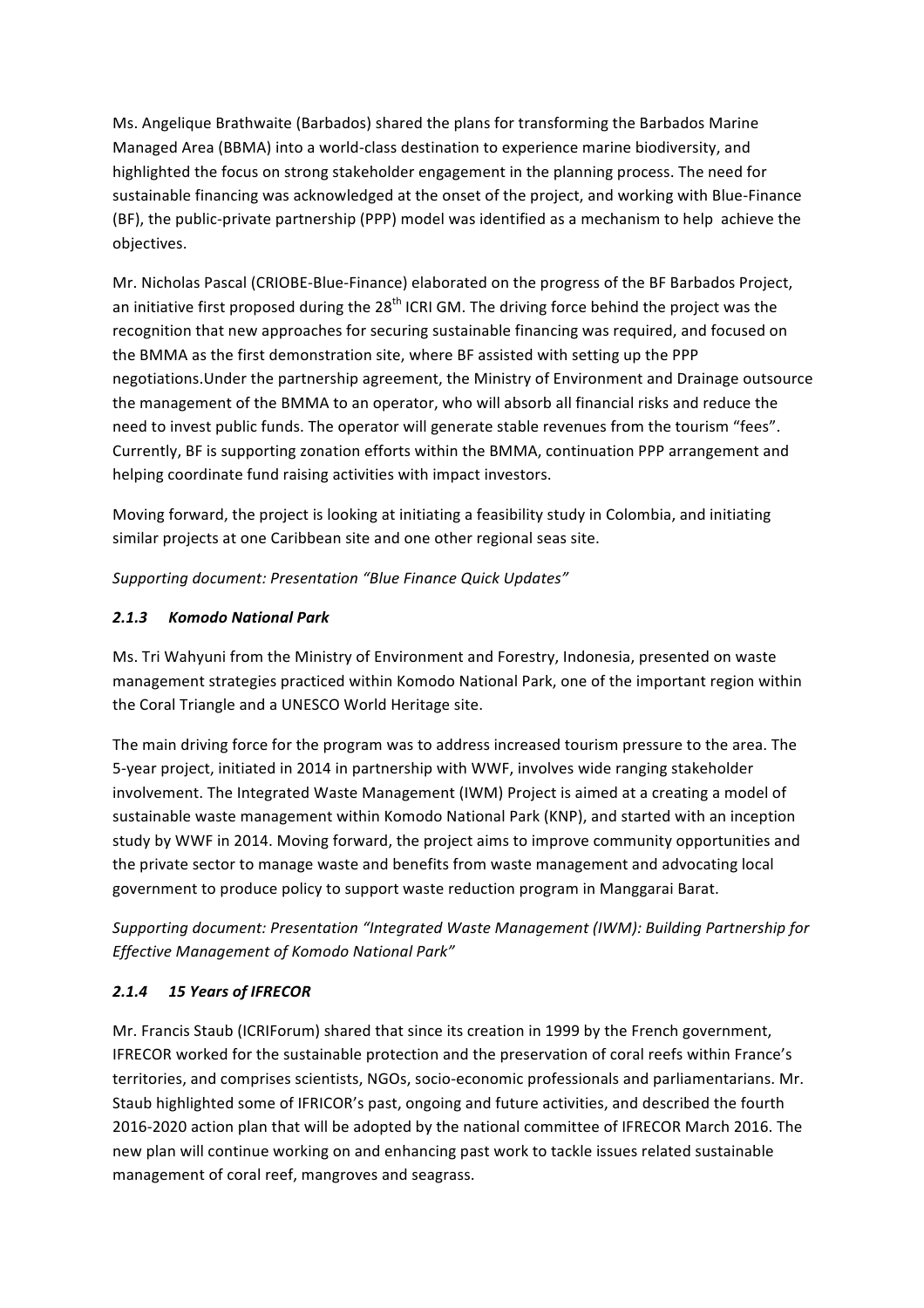The activities organized in celebration of IFRICOR's 15th Anniversary included the production of a video, fund raisers, meetings during COP21, publication on the impact of climate change on infrastructure in coastal and inter-tropical marine zones.

Mr. Nicolas Pascal followed up with an update on IFRECOR's project on economic valuation of coral reef ecosystem services, which covered 10 overseas territories between 2009 and 2015. Using the TEEB approach, the project, undertaken in collaboration between four research institutes, demonstrated the role of coral reef in the economic development of islands. Particularly, coral reefs generated €450M to the island's GDP every year, with investments by over 700 companies and supporting over 20,000 jobs directly. Coral reefs also provided over €600M of coastal protection services, and captured over two million tons (Mt) of carbon dioxide, while supporting a total stock of between 40 and 60Mt.

Supporting document: Presentation "IFRECOR: 15 years toward coral reef management"

# *2.2 Secretariat Reports 2.2.1 Case Studies by WWF Japan*

Ms. Masako Iwamoto (Japan) explained that the rationale behind the preparation of the case studies, which was proposed during the  $29<sup>th</sup>$  ICRI GM, was to highlight the implementation of coral reef conservation and management through community-based approaches that emphasized land-sea connectivity.

Mr. Masayuki Gonda (WWF Japan) shared on lesson learned from the case studies, which were compiled from eight model sites located in Fiji, Indonesia, Japan, USA, Australia, Granada, Maldives and Thailand.

The study identified three common success indicators among the eight model sites, namely, the establishment of local community based conservation initiatives; active and sustained community engagement to mainstream activities among local stakeholders; and a strong scientific basis for evaluating progress and sharing the information with local communities and government. In addition, all studies highlighted the strong emphasis of ICM, and reinforced the need to establish strong stakeholder engagement, particularly to leverage on traditional uses of the environment; the adoption of adaptive management that considers benefit of stakeholders; active engagement of policy makers within each community; and the need for strong science throughout the life of the project.

Supporting document: Presentation "Case Studies: From Ridge to Reef. Implementing coral reef *conservation and management through a community-based approach emphasizing land-sea connectivity"*

# *2.2.2 ICRI 20-Year Review*

Mr. Tadashi Kimura, on behalf of the ICRI Secretariat, summarized the outcome of the desktop review of ICRI's 20-year history, a key deliverable of current 2014-2015 ICRI Secretariat. Mr. Kimura explained that due to a delay in the preparation, the Secretariat would not present the report for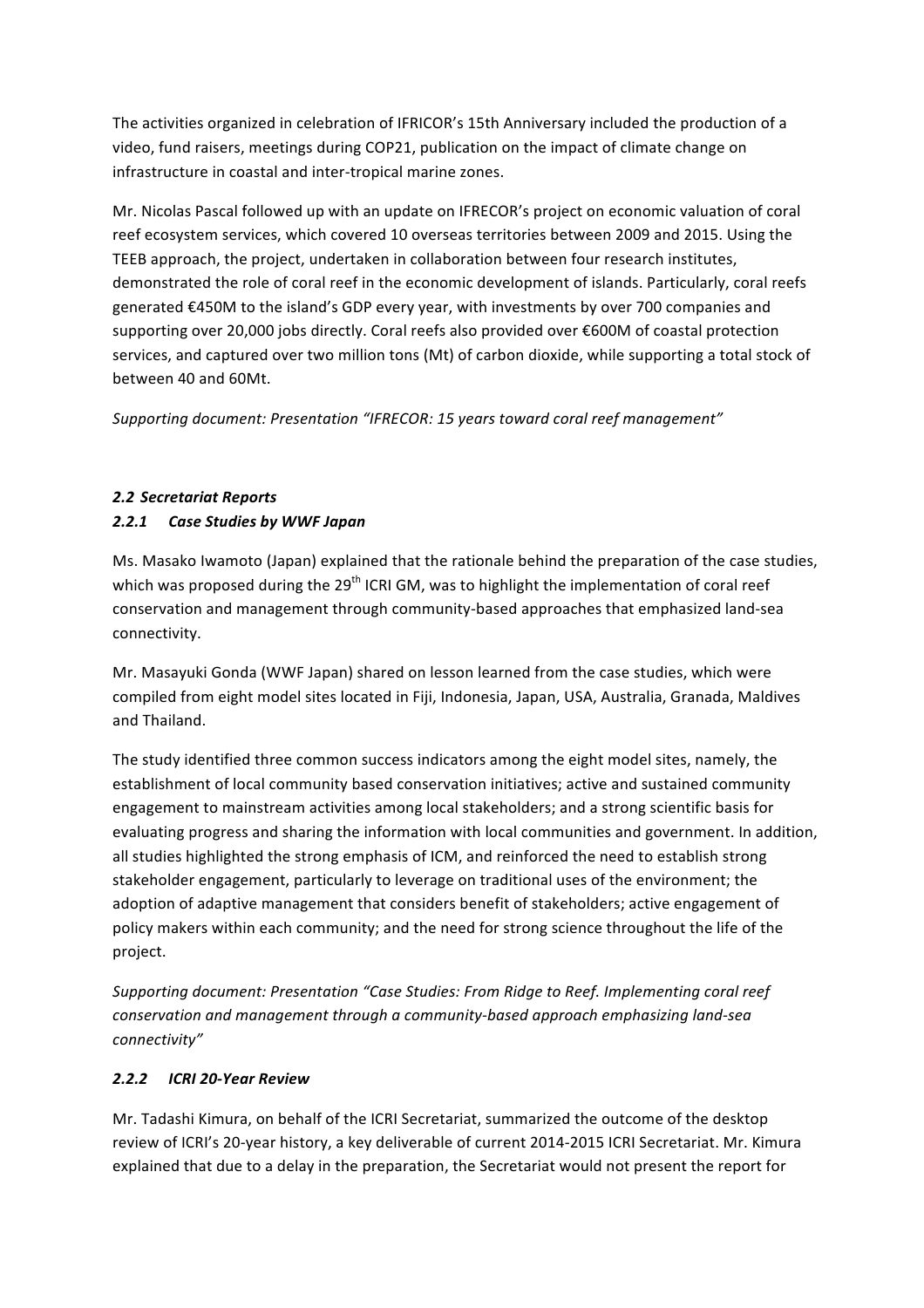adoption at the 30<sup>th</sup> GM; instead,the Secretariat will upload the draft report on ICRI Forum subsequent comments and inputs by members before its adoption remotely.

The main objectives of the review are to prepare a compilation of ICRI's achievements, and based on the compilation; develop a questionnaire survey for ICRI members to help improve ICRI's relevance and value for its members.

Mr. Kimura provided a historical timeline of ICRI, the main activities, and key outputs, with the review focusing specifically on key documents, recommendations, resolutions and publications. The review highlighted the important role of ICRI as the only international framework of governments and non-governmental organization focusing on management of coral reefs and related ecosystems.

Dr. Clive Wilkinson followed up with an overview of the history of GCRMN, a key operational arm of ICRI. Gleaning from the lessons learned from his experience, Dr. Wilkinson recommended that the GCRMN should keep publishing regional and global coral reef status and trends a key product of the network; include numbers, statistics or impactful statements that will send clear messages; continue to build and nurture partnerships not competition; archive metadata and summary data, not raw data; and to keep communication within the network open and regular. In essence, he suggested that the GCRMN can initiate "Reef Scientists sans Frontier" initiative to leverage on the pool of scientists keen and able to contribute to regional and global efforts.

*Supporting document: Presentation "20 year review of ICRI activities"*

*Presentation "Comments on ICRI, GCRMN, Climate Change"*

# **2.3** *Ad Hoc* **Committees**

Existing Ad Hoc Committees reported on their work since the last ICRI General Meeting in October 2014.

# *2.3.1 Coral Reef Associated Fisheries*

Mr. Nicholas Pascal (CRIOBE-Blue-Finance), on behalf of the committee, provided an update on the committee's activities which included the dissemination of the two short films "Snapper Spawn" and "Spawning Aggregations - Natural Numbers, Episode 05". In addition, the committee continued to provide regular email updates on fish aggregations to members and partners. The committee has continued to engage ICRI members to encourage information submission to SCRFA Fish Aggregation Database, prepared data sheets to highlight the importance of fish aggregations for coral reef health, and published a key paper Fish and Fisheries.

*Supporting documents: Presentation "Coral Reef Associated Fisheries"*

*Status Report "World's Fish Aggregations 2014"*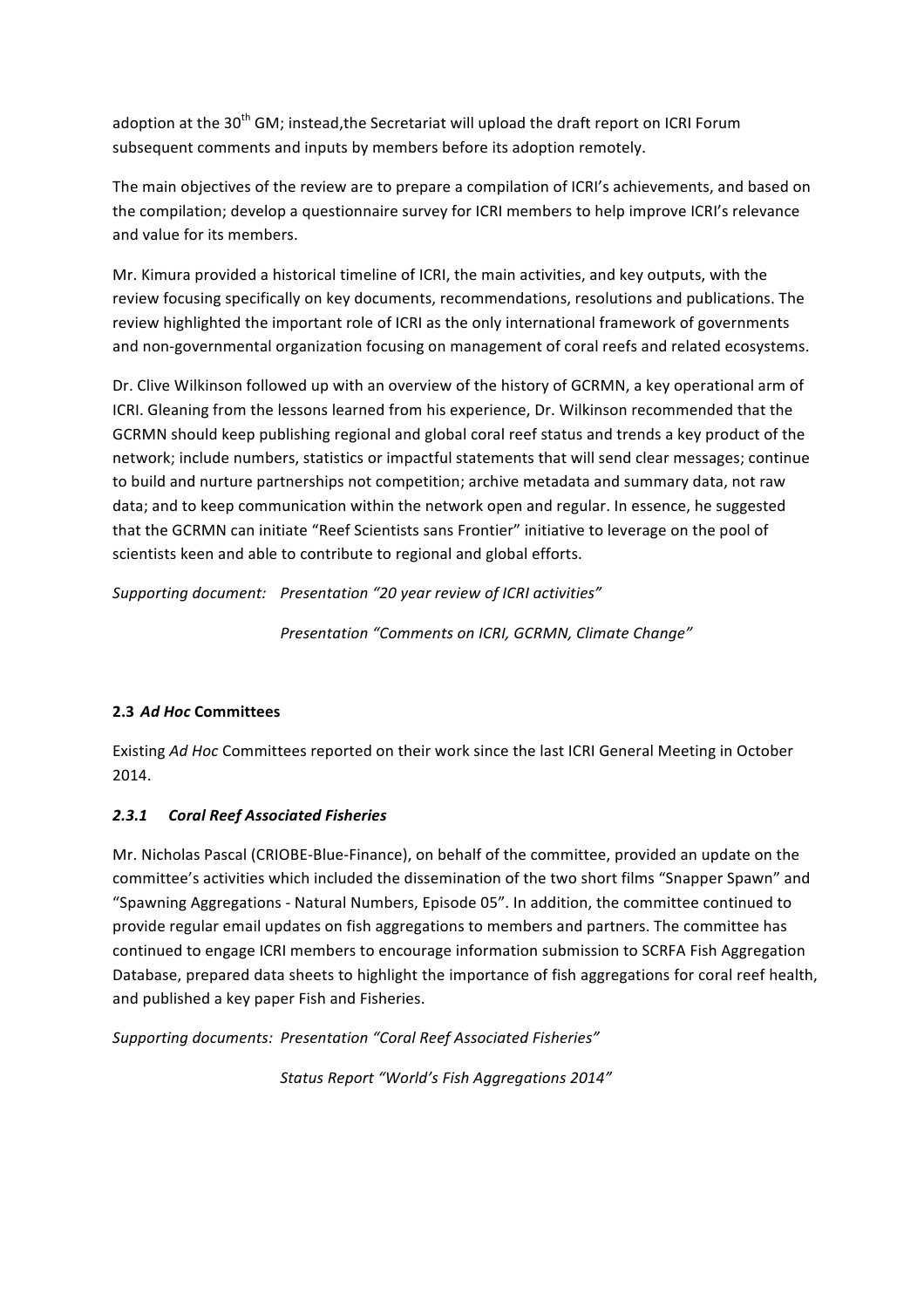*Discussion:*

- On the co-chair's query if the committee intends to continue its work, Ms. Makiko informed *members that the ToR for the committee is active till 2016, and thus, the committee is expected to continue its activities.*

#### *2.3.2* **Ad hoc** *Committee on Economic Valuation*

Mr. Nicholas Pascal (CRIOBE-Blue-Finance) provided the update on the committee's activities and its strategies moving forward.

The committee recognizes that many other groups are already engaged in economic valuation efforts, and the suggested that the its role should transition from undertaking economic valuation studies to focusing on communicating and raising awareness on the economic benefits of coral reefs and its positive economic returns as a public investment. In addition, the committee should work to encourage countries to apply concrete mitigation strategies and to provide advice to countries wishing to set up a legal framework to encourage private funding for coastal management. These activities are in line with Aichi targets 2, 10 and 20.

To date, the committee has focused on disseminating information on coral reef economic valuation policy briefs support and presentations at events, and coordinated information on relevant international and regional initiatives. Working in close collaboration with IFRECOR, the committee conducted a training workshop on the economics of ecosystem and biodiversity (TEEB) of coral reef in the Wider Caribbean; produced guidelines for mitigation of damages and compensation schemes; and two technical briefs on ecosystem services valuation to policy makers and emerging financing mechanisms and their potential to contribute tolong-term conservation financing.

The AHC operate with two separate arms – one focused on communication and dissemination of information and the other focused on preparation of guidelines and technical briefs.

The ToR for the committee remains active till 2016.

*Supporting documents: Presentation "Ad Hoc Committee on Economic Valuation"*

#### *2.3.3 Regional Lionfish Committee*

Ms. Angelique Brathwaite (Barbados) gave a brief summary of activities on behalf of the committee, and shared that the purposed of the lionfish management workshop conducted in Panama in November 2015 was to bring together key resource managers, fishermen and decision makers to share information and lessons learned from successfully implemented local or national strategies. The thematic workshop focused on identifying best management tools and effective methods to eradicate lionfish, effective management strategies and policies and raising awareness among stakeholders.

One key recommendation arising from the workshop was the need to create of economic incentives to maintain interest among fishermen and diving operators to continue with lionfish eradication activities. The committee also acknowledged the need to increase outreach and educational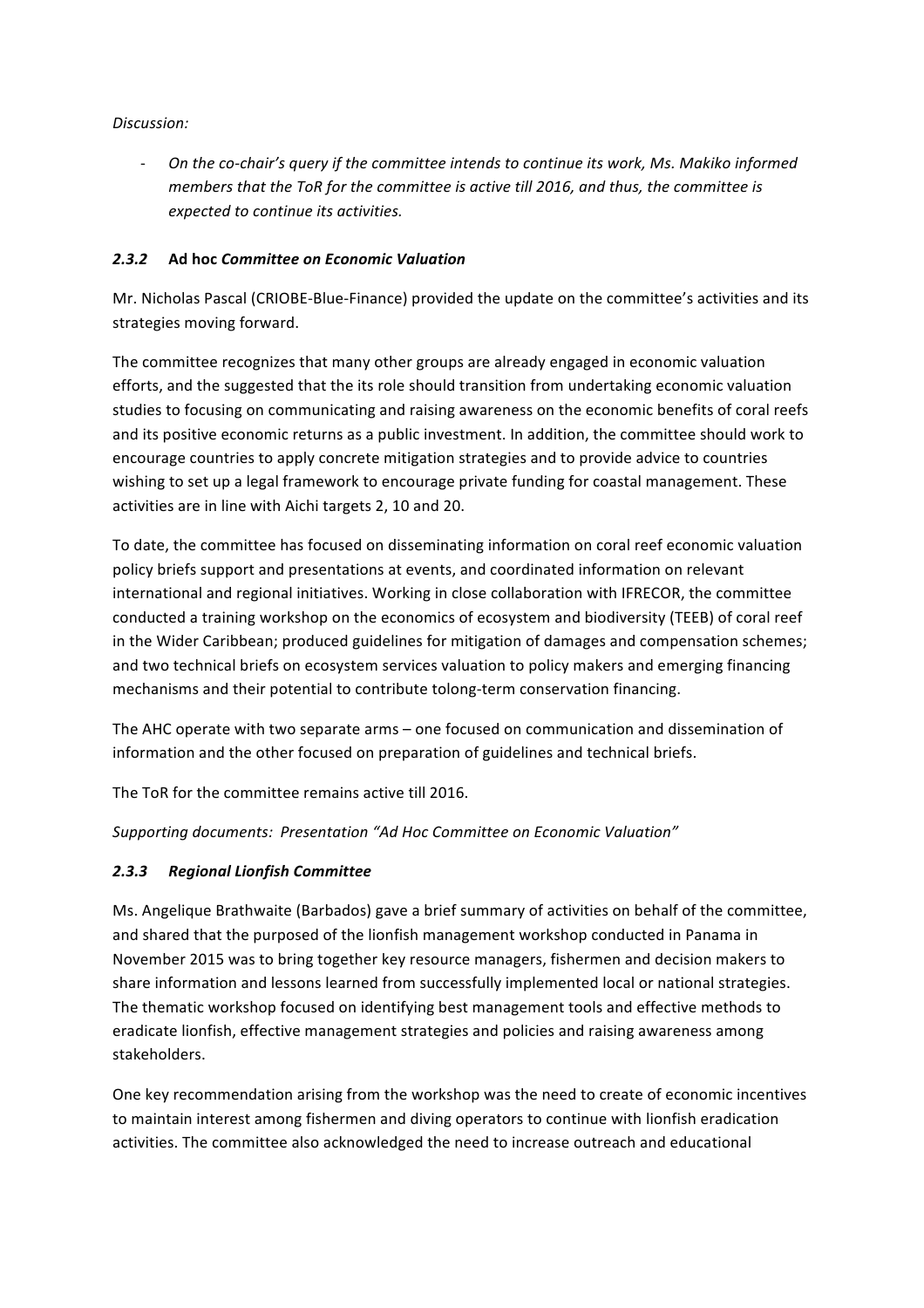activities and to standardize socio-economic methods and promote sustainable and responsible fisheries by using purpose built traps that only target lionfish as key upcoming activities.

Moving forward, the committee suggested that its focus can be expanded from solely focusing on lionfish to include a broader spectrum of invasive species, and prepared a revised ToR to communicate this new direction.

Supporting document:

# *2.3.4 Enforcement and Investigation (Coral Reef CSI)*

Mr. David Gulko (Hawaii), lead for the Enforcement & Investigation Committee, presented on the proposed ICRI Coral Ecological Characterization Tool, which was adapted from the existing tool used in Hawaii to provide a means to evaluate the functional or service value of corals that can be used in decisions regarding costs and effectiveness of transplanting or restoration versus compensatory mitigation measures.

Mr. Gulko summarized the metrics underpinning the ecological coral valuation tool and conducted a walk-through of the tool in Excel, which has been developed to evaluate the ecological value for any coral reef system anywhere in the world. He encouraged members to test the tool and provide feedback for its enhancement.

The committee recommended continuing its activities based on the existing ToR which cover the development of MPA enforcement and compliance standards, providing training for ICRI members and other stakeholders and the development of valuation tools to assess lost in ecosystems services.

*Supporting document: Presentation "Enforcement and Investigation"*

*Excel spreadsheet "ICRI Coral Ecological Characterization Tool"*

# *2.4 Global Coral Reef Monitoring Network(GCRMN) Update*

### *2.4.1 Recap of agreements from GM29*

Mr. Jerker Tamelander (UNEP) gave a brief recap of the GCRMN working group (WG) meeting at GM29, where GCRMN's primary purpose, her objectives and activities towards achieving these objectives were discussed, as well as the needs and requirements for global coordination, scientific direction and strengthening of the network. The WG concurred that GCRMN's main substantive activity continues to be the preparation of global and regional status reports, with the Caribbean report providing a template for subsequent reporting. The need to establish common principals and maintain the network's cohesiveness and independence was also highlighted.

Several priority actions were proposed, including the preparation of a guidance document for preparing GCRMN regional reports which is currently being developed by Dr. Jeremy Jackson. However, limited progress has been made on the other identified priority actions, including the preparation of "job-scopes" for a global coordinator and science director; mapping a process for transitioning GCRMN to a new institutional structure; development of a regional report for the East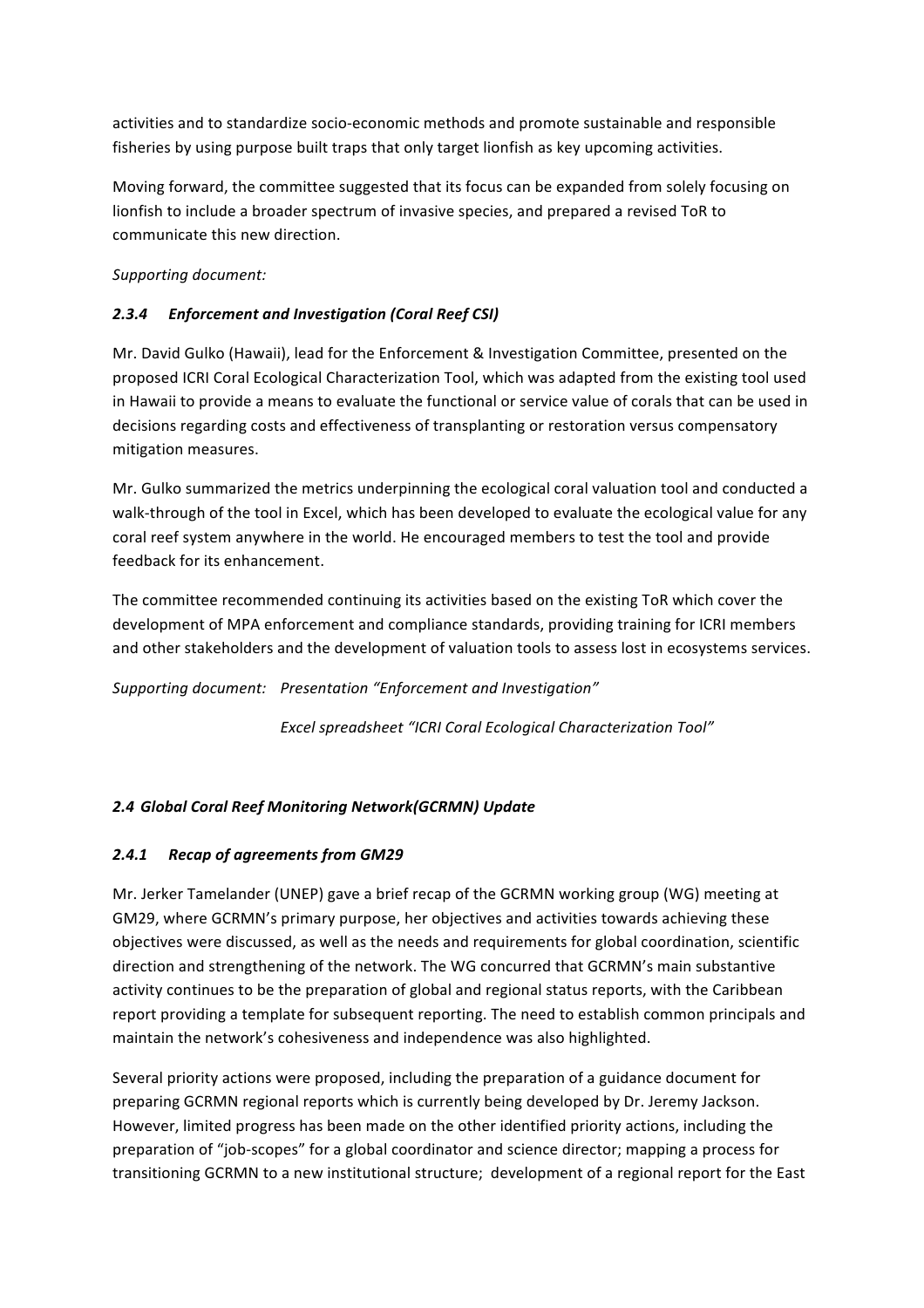Pacific; initiation discussions in other regions; and Identifying focal points in all regions, where possible through processes towards the preparation of regional reports.

*Supporting document: Nil*

### *2.4.2 Guidance for Regional Reporting Preparation Process*

Dr. Jeremy Jackson (Scripps Institution of Oceanography, Smithsonian Institution and GCRMN), provided an update on the preparation of the guidance document for regional reporting, which is currently being drafted.

Dr. Jackson reiterated that the purpose of GCRMN reports is to provide rigorous scientific assessments of the changing condition of coral reef ecosystems and provide actionable recommendations for management and policy. The reports should thus create a standardized inventory and database for the kinds and quality of biological and environmental data; analyze the status and trends of reef populations and environments and assess the multiple factors potentially responsible for changes in reef conditions; make policy recommendations based on the scientific findings; and strive for inclusiveness in strengthening regional networks.

The key lessons learned from the preparation of the Caribbean report were the need:

- for proper planning and development, headed by a strong lead with strong scientific background and the formulation of data sharing agreements
- to recognize costs associated with the process man time, data management, workshops, etc. - and address funding needs for the duration of the project
- to identify essential data types and screening of data for quality and usability
- for data management and sharing
- for robust data analysis, interpretation and presentation of facts/trends as a basis
- for inclusive report preparation
- for well-planned and engaged launch and outreach activities
- to ensure impact and legacy

Supporting document: "Guidelines for the development of regional GCRMN reports"

# 2.4.3 Status Update on Regional Reporting for the Eastern Tropical Tropics and West Indian *Ocean*

Mr. Jerker Tamelander (UNEP) shared that Eastern Tropical Pacific region has a long history of research and monitoring with some datasets going back to the 1960s, but had not previously undertaken a comprehensive coral reef analysis. The recently submitted proposal to CPPS/Lima Convention CoP will allow the region to initiate a project to compiling a complete bibliography on data from the region and work towards preparation of a regional report following the Caribbean report model.

For the Western Indian Ocean, the regional report process was initiated in 2014 through EU funded projects and implemented through the Indian Ocean Commission (COI). To date, an inventory of national monitoring data has been created with workshops and expert meetings organised in 2015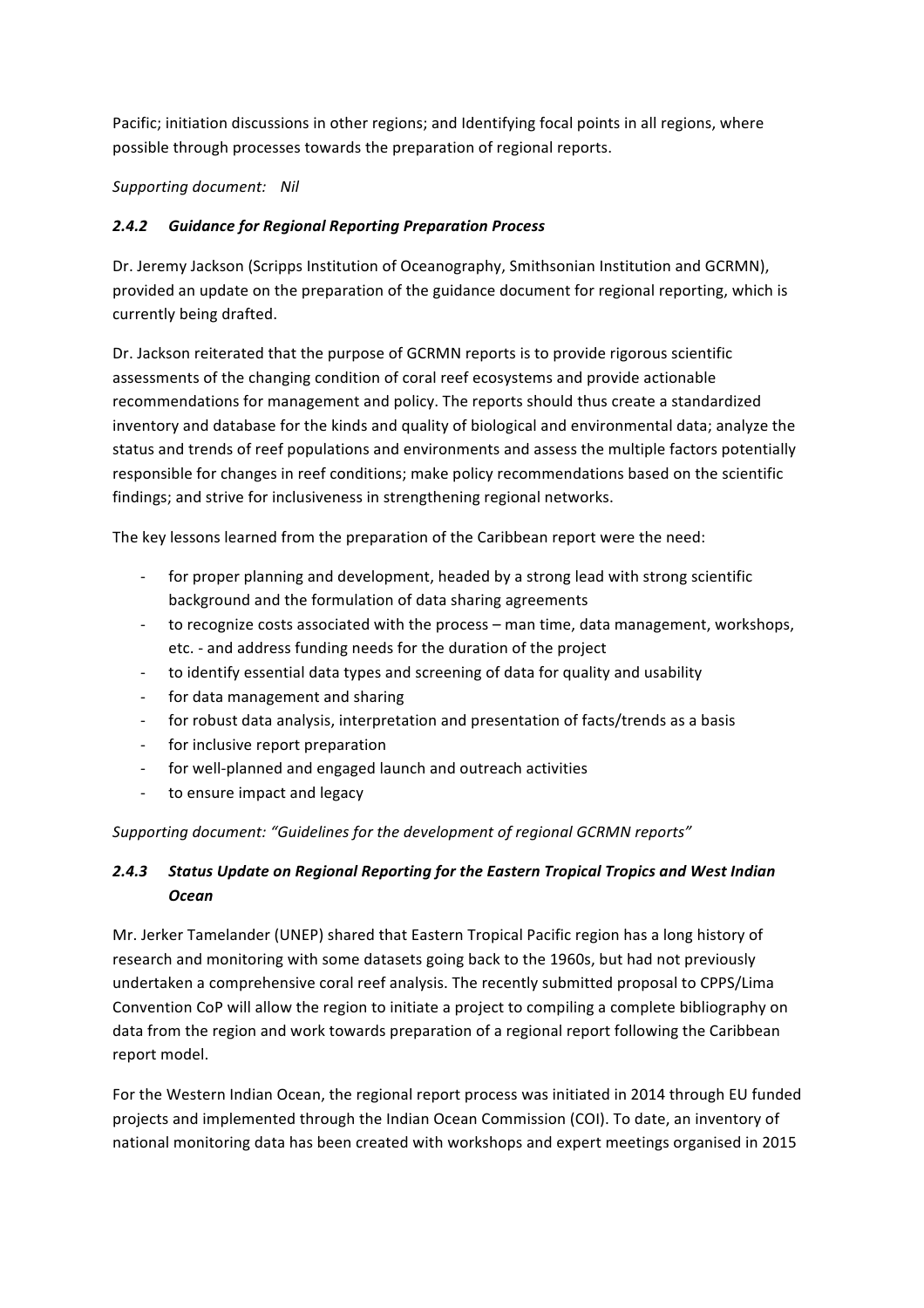to analyse data and prepare the report, which is planned for completion in the first half of 2016 for launch at ICRS 2016 in Hawaii.

*Supporting document: Presentation "GCRMN Eastern Tropical Pacific and WIO"*

# *2.4.4 GCRMN Caribbean Report*

Ms. Angelique Brathwaite (Barbados) shared that since the last meeting in Oct 2015, a steering committee has been setup comprising 12 members, and with support from the French government, UNEP-CEP and UNEP coral reef unit.

The committee is currently focusing on monitoring activities, including streamlining monitoring guidelines and testing them. A wide range of data was identified for collection, and discussions are ongoing on how to collect and analyse them. Three levels for monitoring are planned -highly recommended (most rigorous), recommended (basic) and minimum standards (entry-level). A review on existing databases in the region will be undertaken that will form the basis for the development of a regional database.

2016 plans include agreement on soc-economic and ecological guidelines; training workshop (Jamaica April 2016); communication plan for methods and approaches, and promotion of national "buy in" for the guidelines via the SPAW CoP 2016; support biophysical monitoring at one site (Venezuela); submission of abstract at ICRS 2016.

# *ENSO and Bleaching*

Dr Mark Eakin (NOAA) presented an overview of the 2014-2016 coral bleaching report and outlook, including the 2015-2016 El Nino event.

Dr. Eakin summarized the timeline for the event, which started in June 2014 in the central pacific and Caribbean, with bleaching affecting reefs in the south and eastern Pacific in the first half of 2015, with 100% bleaching reported on some area. Bleaching in the Indian Ocean was also recorded in the first half of 2015, although not as severe as the Pacific. In the  $2^{nd}$  half of 2015, bleaching in the Central Pacific and Caribbean intensified, with some areas reporting significant mortality (e.g., Kiribati). Overall, bleaching in 2015 particularly severe in Hawaii, with widespread bleaching in the Caribbean. So far, 30% of reefs global exposed to Alert level 1 or 2. Currently, bleaching stress has been suppressed due to the typhoons and monsoons, but some elevated SST is being reported in the CT region.

The current El Nino is considered the strongest recorded, and likely to surpass the 1998 event. El Nino forecast expected to continue into 2016, before tapering off later in 2016. Model predictions for later past of 2016 are not definite. Current data indicate over 80% certainty that 2015 will be warmest year on record, due to continued increase in ocean heat content.

Bleaching risk through March 2016 is low for Caribbean but high in central and eastern Pacific as well as Australia, and southern Indian Ocean. Bleaching risk from April to June 2016 suggest that extensive bleaching is likely to return to the Indian Ocean, Southeast Asia and the Caribbean, with substantial bleaching in the Caribbean extending to the latter half of 2016. The 2016 bleaching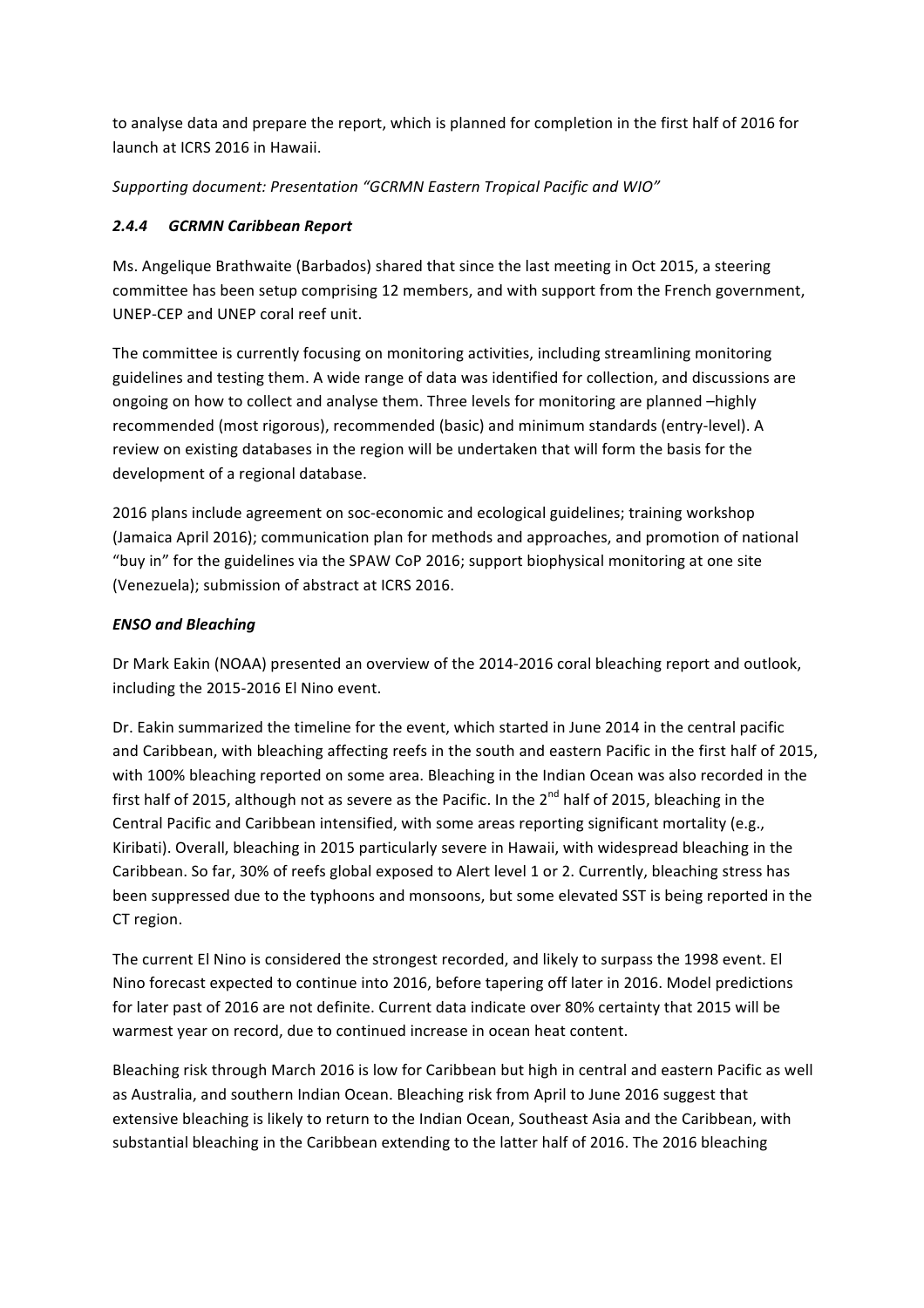expected to be bad, affecting different regions at different times, and NOAA appealed for ICRI members to submit bleaching observations to its coral watch program.

*Supporting document: Presentation "2014-16 Coral Bleaching Report & Outlook (including 2015-16 El Niño)"*

# *2.4.5 A World without Reefs? Response to GCBE3*

Dr. Gregor Hodgson (Reef Check Foundation) highlighted the contributions of Dr Jeremy Jackson and Dr Clive Wilkinson, in pushing the coral reef agenda over the last few decades. He encouraged members to respond more aggressively to address changing reef conditions, particularly to encourage governments to invest more resources in addressing the issues. He highlighted the need to improving monitoring programs, so that they are more comprehensive.

The  $3^{rd}$  global coral bleaching event is occurring, and more effort needs to be committed to tracking management action, including looking in to genetic solutions to management. With predicted severe bleaching in 2016, Dr. Hodgson has been involved in efforts to lobby and push the coral reef agenda at COP21 in Paris.

Despite the current body of available information, there is still a lack of knowledge on the status of global reefs, although the general trend in decline is apparent. There is therefore a need to improve monitoring and track management actions, promote networking among monitoring units, and generate sustainable funding for long-term monitoring.

Supporting document: Presentation "A World without Reefs? Response to GCBE3"

# *2.4.6 Local Protection and Governance*

Dr Jeremy Jackson (Scripps Institution of Oceanography, Smithsonian Institution and GCRMN), gave a brief overview of the conclusions arising from the 2004 GCRMN Caribbean report, which highlighted the need for strong local protection to help us buy time as we work towards finding concrete solutions.

Long-term data indicate that coral cover in the Caribbean has tapered since the massive die off in the 1970's, prompting the question that if local stressors have been the major drivers of coral decline up, then we should be able to predict geographic variability in coral cover based only socioeconomic indicators as the ultimate drivers of local stress. To test this, a study was undertaken to score Caribbean locations with long-term data based upon standard metrics of governance, wealth, population density and effectiveness of fisheries regulations and conducted a Principal Components Analysis (PCA) of the locations based on these four factors.

The study showed the manner in which nations govern themselves, the population densities, and wealth are major determinants of reef health, and therefore, actions to reduce local stress should help to protect and/or restore degraded reefs.

Supporting document: Presentation "Coral cover, local stress and global climate change"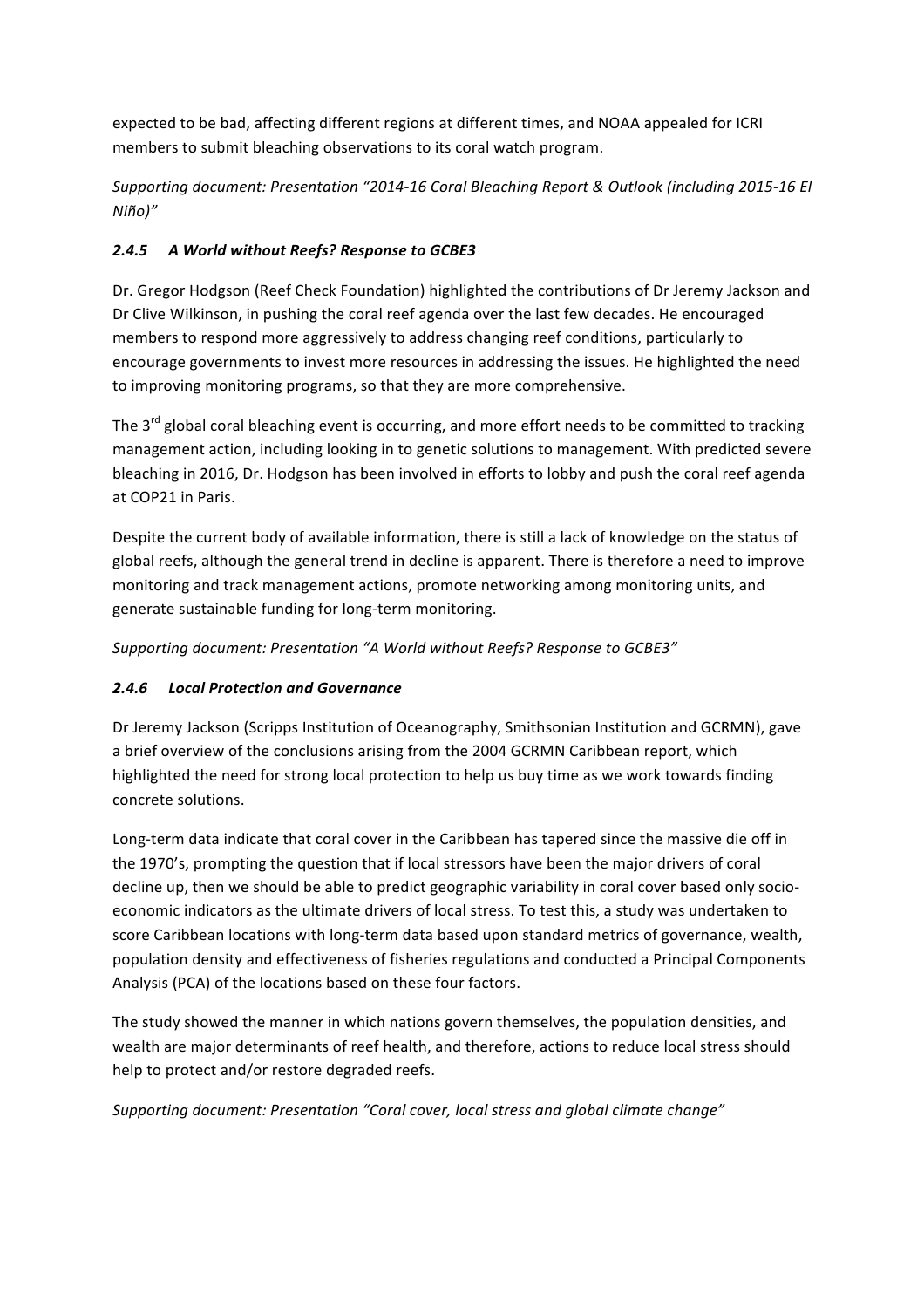#### **3. SESSION 3: Regional Initiatives and Global Development**

#### **3.1 UNEP Coral Reef Partnership/ Regional Seas**

Jerker Tamelander (UNEP) presented a brief overview of the global partnership that mobilizes UNEP, Regional Seas and other partners in actions to increase use of the ecosystem approach to sustain ecosystem services, using coral reefs as a flagship and indicator system.

UNEP supports the increased use of the ecosystem approaches to sustain ecosystem services, using coral reefs as a flagship and indicator system, and working through the network of global technical partners to develop and exchange approaches, tools and policy frameworks.

Focus has been on resilience, valuation of ecosystem services, data and information management for EBM and institutional support and outreach program.

Supporting document: Presentation "UNEP Coral Reef Partnership / Regional Seas"

#### **3.2 PERSGA**

PERSGA, the regional organization for the conservation of the environment of the Red Sea and Gulf of Aden, has progressed on its 1982 Regional Action Plan, with activities focusing assessment of coastal-marine environment, the development of guidelines for sustainable resource management, the promotion of the legal basis for cooperative efforts and supporting institutional mechanism. In 2005, the organization prepared the report "Protocol Concerning the Conservation of Biological Diversity and the Establishment of network of Protected Areas in the Red Sea and Gulf of Aden", which focuses primarily on the conservation of the coral reefs along PERSGA region. Since then, eight MPAs, all containing coral reefs, have been declared, with another four proposed.

In 2011, an MoU for cooperation among port state control was established, followed by an MoU for cooperation in fisheries management & aquaculture in 2014-2015.

PERSGA has also initiated activities to facilitate the region to meet various Aichi targets, focussing on capacity building programs to mainstream biodiversity, promote sustainable fisheries, reduce invasive species, minimize reef loss and restore ecosystems, reduce pollution, and increase the network of MPAs.

Supporting document: Presentation "PERSGA's mission and regional initiatives in regard to *conservation of Coral Reefs of the Red Sea & Gulf of Aden"*

#### **3.3 Global Development and Environmental Policy Landscape**

Jerker Tamelander (UNEP) noted that ICRI, GCRMN and her partners have a long history in measuring and using coral reef indicators, and recommended that the network consider promoting the use of reef related indicators in the SDG indicator framework, particularly under Goal 14, where current indicators focus more on governance than on state of the marine and coastal environment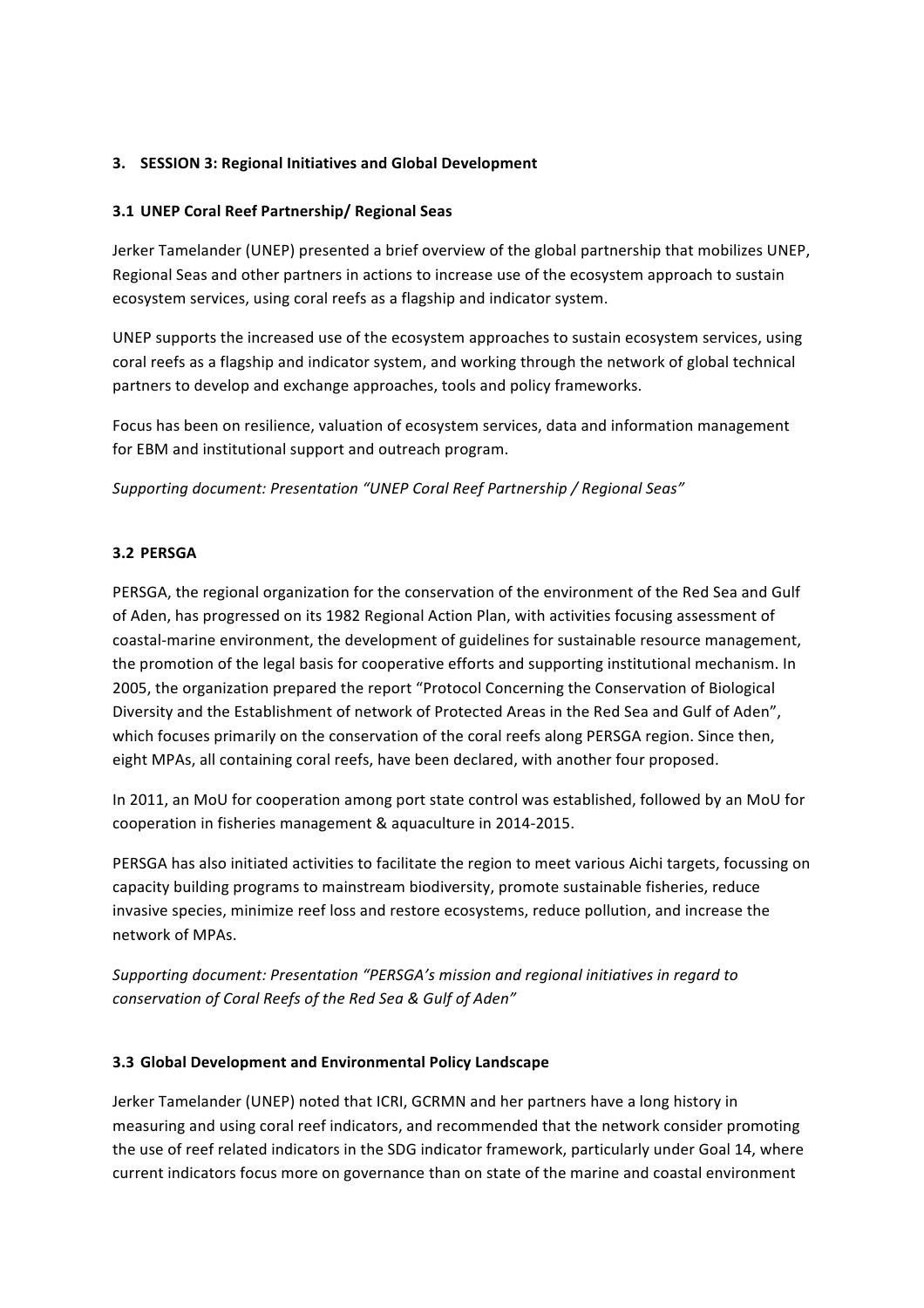With regards to UNEA, he suggested that ICRI members may consider providing inputs on coral reefs to UNEA-2 and in the development of resolutions. In addition, the ICRI GM may also consider providing information, guidance or recommendations in this regard to its membership.

Supporting document: Presentation "2030 Development Agenda and the SDGs"

# **4. Wrap-up and Closing**

The co-chairs gave a brief recap on the sessions and closed the meeting for the day.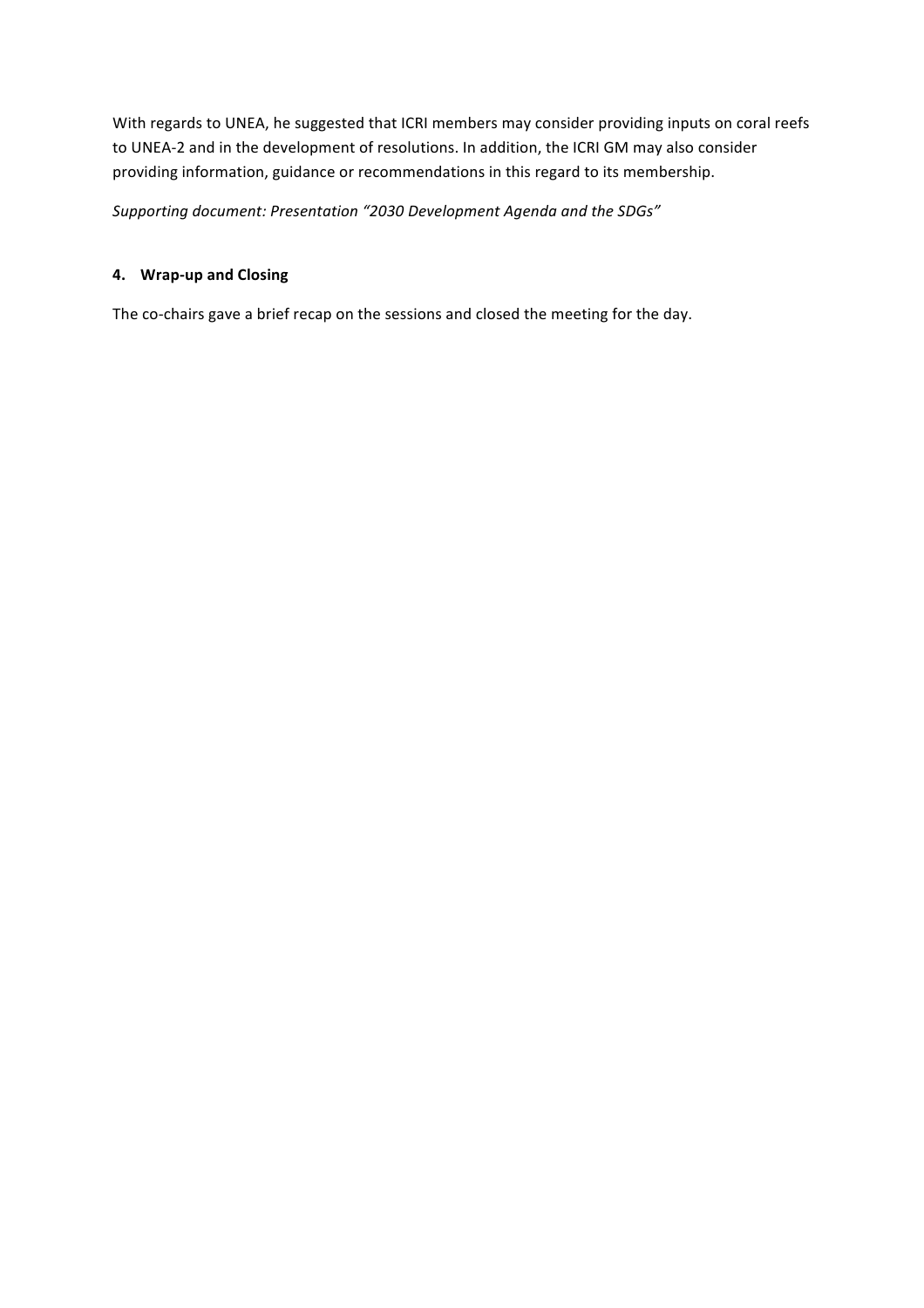### *DAY 2*

### **5. SESSION 5: Technical Workshop on MPA Management**

Mr. Phongsuwan shared that the technical workshop on MPA management was by proposed by the 2014-2015 Japan-Thailand ICRI Secretariat to facilitate sharing on case studies and lessons on MPA management among resource managers. In addition, the workshop introduced the application of Marine Spatial Planning (MSP) as a tool to facilitate marine and coastal management, including its role in MPA management.

He introduced the chair for the session, Dr Hugh Kirkman, who has an illustrious academic career before joining UNEP head COBSEA and manage GEF projects.

#### *5.1 MPA Management and Marine Spatial Planning at Regional and Global Levels*

The opening presentation, given by the session chair, Dr. Hugh Kirkman, focused on marine spatial planning (MSP) and ecosystem-based management (EBM), which should not be confused with maritime spatial planning, which is the usual approach by governments to develop plans to better coordinate the various marine activities, ensuring they are as efficient and sustainable as possible. However, that framework is not comprehensive from an ecosystem perspective due to a lack of integrated governance linking human activities to environmental management that seldom included conservation of marine ecosystems. This is further acerbated by the increase in coastal development around the world, which inadvertently leads to trade-offs between resource exploitation and ecosystem services. Examples from the oil and gas industries, installation of wind farms, marine pollution and industrial development along coastlines illustrate how such trade-offs, without the benefit of EBM integrated onto the spatial planning framework, have led to the demise of many coastal and marine ecosystems the world over.

Resources managers and the wider conservation community thus need to work to engage industrial stakeholders in EBM by learning and using the language of industry, using case studies to demonstrate how private sector engagement can be achieved, and by showing how EBM increases management efficiency and potential profitability.

One strategy to address this is to make collaborative governance and integrated management synonymous, which emphasized interactions among multiple biophysical and human drivers. This is the key principal underpinning MSP, which focuses on managing multiple use conflicts with the ecosystems they interact with directly or indirectly. The DPSIR (Drivers, Pressures, State, Impacts, Responses) model is a useful tool in MSP that can be adapted and applied for ecosystem management, assessment, indicator selection, and communication. There are many good examples of MSP in action, called as such or referred to by other terms, from the EU, East Asia and Southeast Asia, which illustrate how integrated approaches that includes EBM can benefit all stakeholders while maintaining ecosystem integrity. The goal is for a third of the total area of the EEZs of the world to have approved MSP frameworks by 2025.

Supporting document: Presentation "Marine Spatial Planning and Ecosystem-Based Management"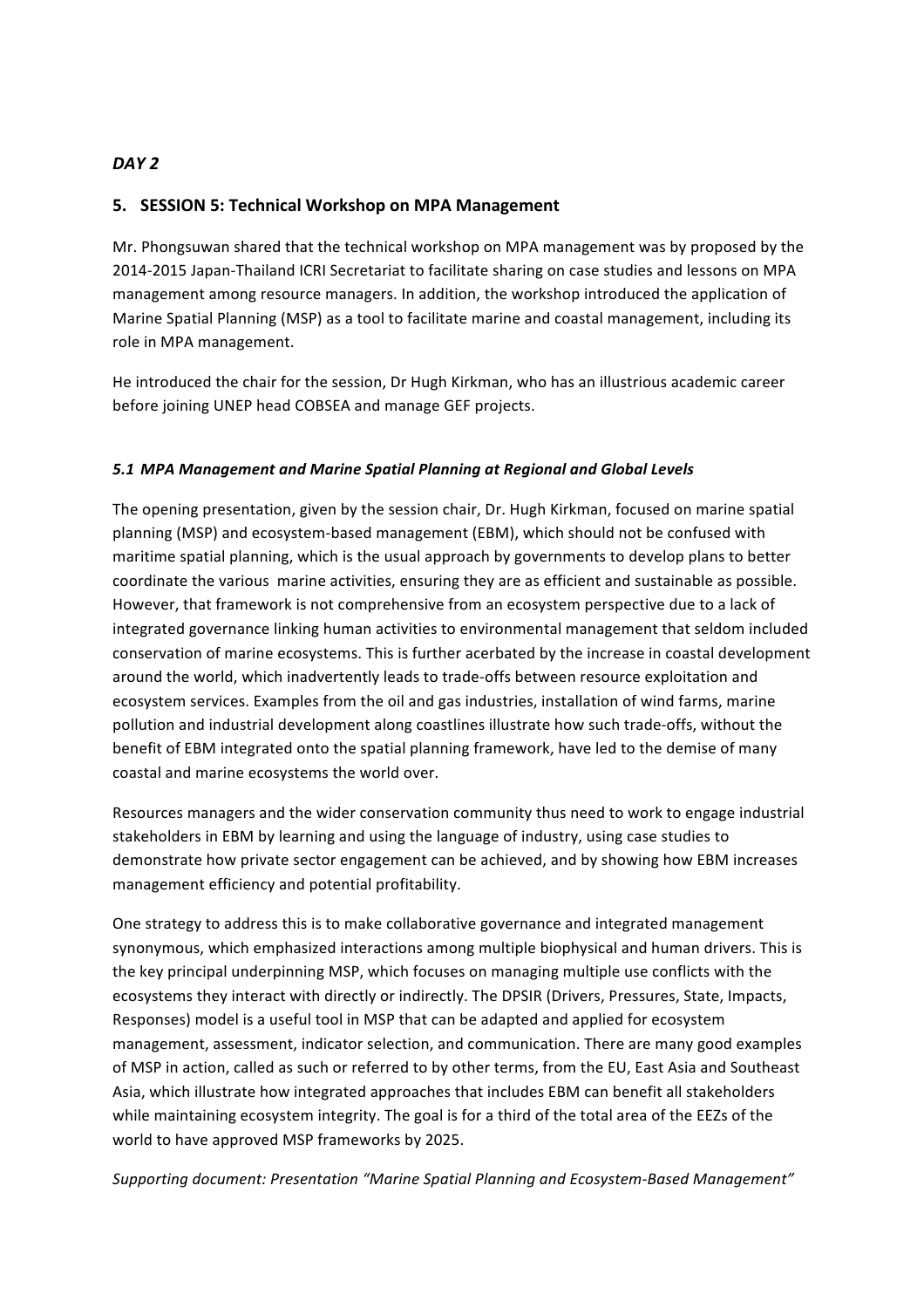### *5.2 Effective Approaches for Governing Marine and Coastal Areas – A Case for Koh Tao*

Conflicting interests among users on the island of Koh Tao (KT) necessitated the development of new approaches to understand and address these issues, and Dr. Suvaluck Sathumanusphan, from Mahidol University, presented the basis of a study that looked into the system of governance in Koh Tao to identify the principles challenges for achieving the sustainable use of the island's marine and coastal resources.

One key outcome of the study was to acknowledge that governance is more than government; instead, it involves the "interaction of government and the governed", and is effectively the sum total of influence over human exerted not only by the government, but also by diverse institutions that encompass political, economic, religious, social, media, education and other structures.

Natural resource governance is thus the interaction of the government and its citizens to make and implement decisions affecting natural resources and natural resource users, and should be based on the principals of accountability, participation, transparency, rule of law/predictability and access to justice. Governance should be adaptive with feedback loops that allow review and revisions to strength the process.

The Koh Tao study, which was based on a comprehensive legislative review and questionnaire surveys, showed that respondents prioritized public utility issues as a precursor of environmental decline. The study also highlighted a lack of integration and coordination, a limitation to information dissemination and communication and the uncertainty associated with public participation.

Moving forward, the study identified that for Koh Tao to achieve sustainable management of marine and coastal resources, there needs to be efforts need to enhance the knowledge of responsible organizations, improve the quality of the information and its dissemination, encourage more engaged of public participation, enforce equitable legislation and communicate openly and honestly particularly when addressing problems or complaints.

*Supporting document: Presentation "Effective approaches for governing marine and coastal areas - a case of Koh Tao"*

### **5.3 MPA Management in Thailand**

Dr. Anuwat Nateewathana from the Department of Marine and Coastal Resources, explained that Thailand has always prioritized marine and coastal ecosystem protection, although the decision to implement marine protected areas (MPAs) according to international guidelines was only concretized in 2004, after recognizing that MPAs are useful tools for achieving the conservation and sustainable use of the Kingdom's biodiversity. Thailand subsequently adopted the six IUCN categories for MPAs, which range in protection from strict nature reserves to more intensively managed resource areas.

Thailand's MPAs framework comprise three general categories; areas managed for sustainable use, which may allow extractive uses; areas where extractive uses are excluded and other significant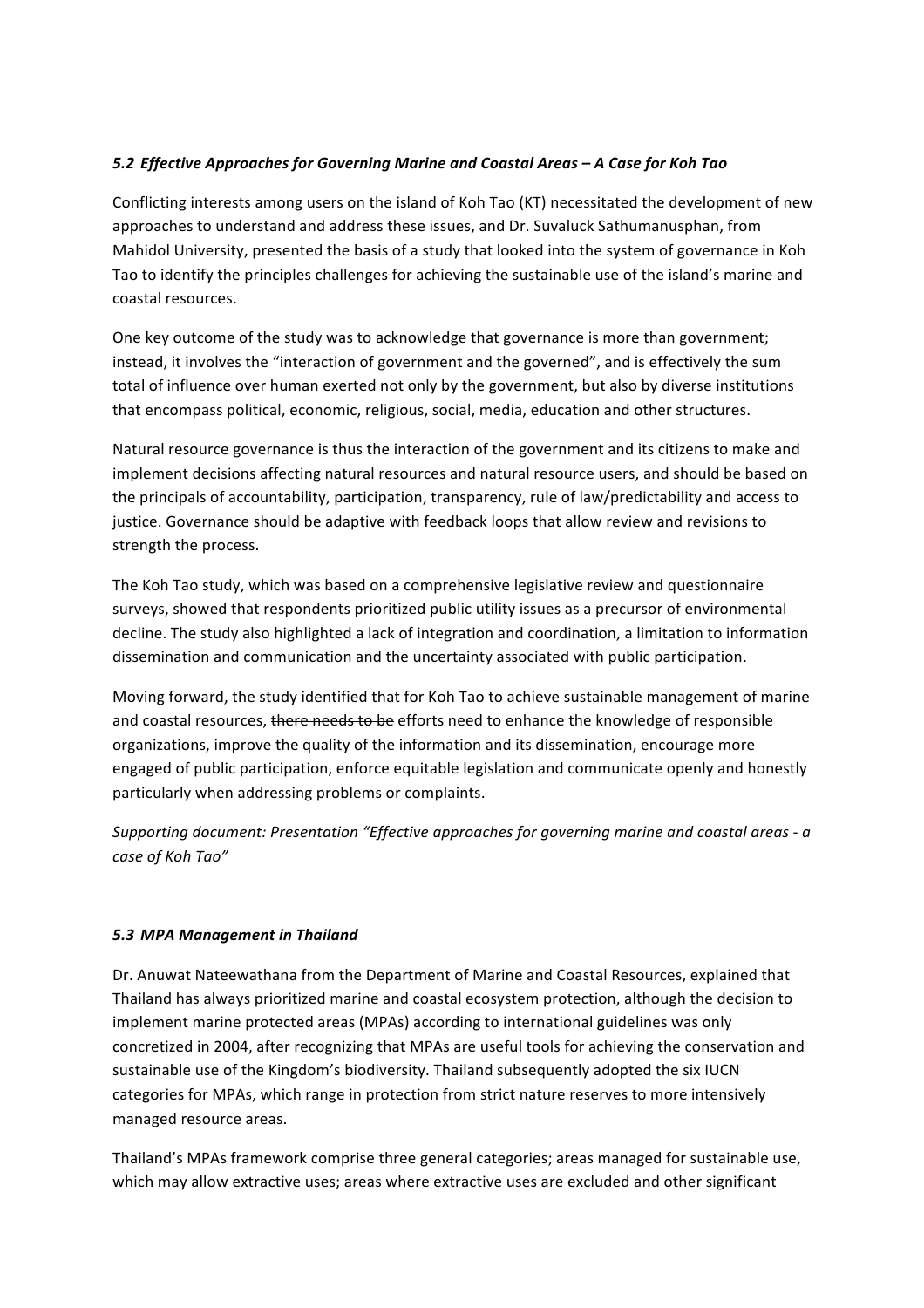human pressures minimized (no-take), and general areas covering over the wider marine and coastal environment under a sustainable management framework.

To strengthen Thailand's marine and coastal ecosystem management, a National Advisory Board on Protected Areas (including MPAs) was established in 2011, and working with relevant government and non-government stakeholders, promulgated the Marine and Coastal Resources Management Promotion Act, which was enacted in June 2015, as a tool for establishment and management of MPAs in Thailand.

### Supporting document: Presentation "Marine Protected Areas Management in Thailand"

#### *Questions from the floor:*

- Dr. Abdul Rahim Gor Yaman (Malaysia) asked if the new act is available in English, and Mr. *Phongsuwan clarified that the Act is currently being translated and will be made available on* the DMCR website.
- Dr. Vo Si Tuan (Vietnam) asked how MSP addresses land-based sources of pollution, and if *there* was a difference with the ICM approach. Dr. Kirkman agreed that there are many similarities between MSP and ICM, and perhaps it is more a case of definition and semantic. *Mr. Jerker Tamelander* (UNEP) added that MSP should be viewed as a tool used for a planning, which is also a part of the ICM framework.
- *Ms. Margaret Vakalalabure (Fiji) concurred with the second presentation that communication and inclusiveness are key in reaching out to local communities, as seen Fiji's experience as well, and time invested in engaging them will pay dividends in the long-run. In* addition, she opined that the bottom-up approaches can be sometimes be more effective in realizing change in the long-run than traditional top-down approaches. Dr. Sathumanasphan added that approaches should be tailored to meet the unique social, ecological and political realities of each local area, and this will require time invested to understand the situation on the ground and build systems that reflect and build on them.

#### *5.4 MPA Management – A Case Study from Koh Tao*

Following on from the earlier presentation by Dr. Satumanasphan, Dr. Sakanan Plathong, from the Prince of Songkla University, shared on the issues related to the management of Koh Tao (KT), particularly due to the intensive coastal development to meet the heavy tourism demands, resulting in multiple impacts that damaged vast coral reef areas.

The coral reef participatory management framework was used to identify issues and develop effective management interventions, which leveraged strongly on public participation in natural resources management, and this is communicated in the report "Strategic Plan: Integrated Marine and Coastal Resources Management of Koh Tao". In addition, MSP was used strengthen and streamline existing zoning and management plans.

The study identified several strengths and opportunities that allowed the development of an effective management strategy, particularly support afforded by local communities to promote natural resources conservation. However, the study also recognized limitation related to lack of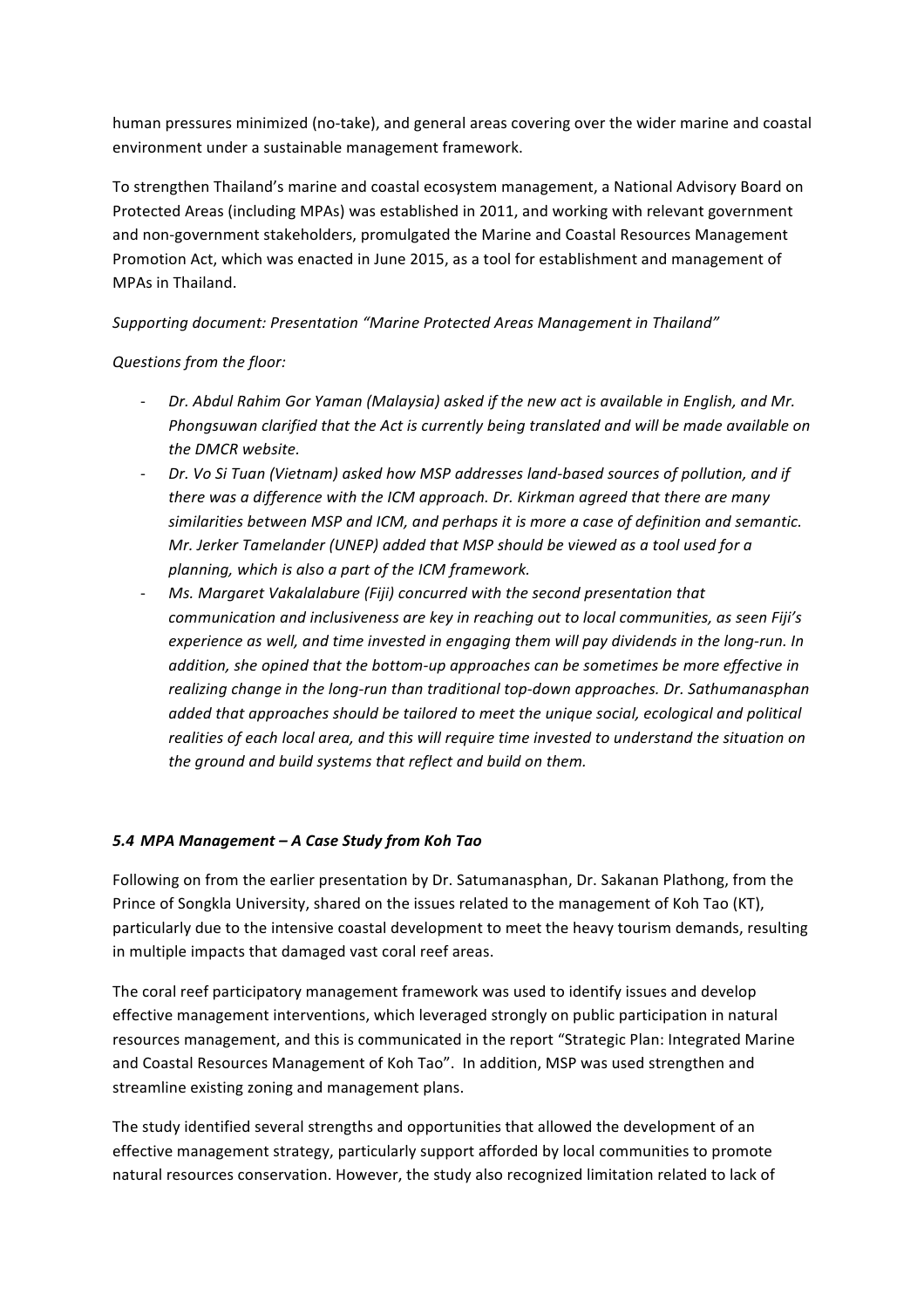technical capacity and manpower among management agencies, sustainable financing, ineffective laws and regulations, and managing the ecological carrying capacity related to tourists numbers.

*Supporting document: Presentation "Management of Coral Reef of Koh Tao."*

*Questions from the floor:*

- *Ms. Angelique Brathwaite (Barbados) asked if the government viewed the "community* agreement" in a positive way, and Mr. Plathong explained that it took time to get support and required active engagement among all stakeholders.
- Mr. Nicolas Pascal (France) asked about the financial sustainability mechanism for KT, and *Mr. Plathong clarified that funding is provided by the central government and is also supplement by local programs.*

### *5.5 MPA Management – A Case Study from Koh Chang*

Dr. Thamasak Yeemin, from the Ramkamhaeng University, presented the case study and lessons learned from Koh Chang (KC), which was selected a regional demonstration site for coral reef management under the UNEP-GEF project.

There was recognition that the coral reefs of KC, like many other recreational islands with heavy tourism impacts, suffered from sedimentation, unregulated diving and illegal fishing, which were further exacerbated by bleaching event and storms.

A causal chain study was undertaken to identify the root causes of impacts, focusing primarily on activities that increased public awareness and education; enhancing networking among agencies and stakeholders; assessed tourism carry capacity and installation of mooring buoys; increased capacity building; promoted sustainable livelihoods; and improved site management to support coral reef rehabilitation. Outcomes from the study was used to develop a sustainable ecotourism program for KC.

The project showed the benefits of effective collaboration between scientists, local communities and local government officials to integrate scientific data into policy and adaptation practices. In addition, as part of the reef rehabilitation program, the project found that artificial reef sites can be used to support ecotourism and serve as a living laboratories for students. Finally, the project acknowledged that capacity building, public awareness and education through disseminating printed materials and training courses, workshops and seminars for stakeholders, youth, students and local government officials can enhance resilience in coastal communities.

*Supporting document: Presentation* "MPA Management – A Case Study from Koh Chang, a regional *demonstration site for coral reef management"*

### *Questions from the floor:*

- *Dr Mark Eakin (NOAA)* asked if any citizen-science type programs have been implemented, e.g., reporting bleaching observations. Dr. Thamasak clarified that currently, only Marine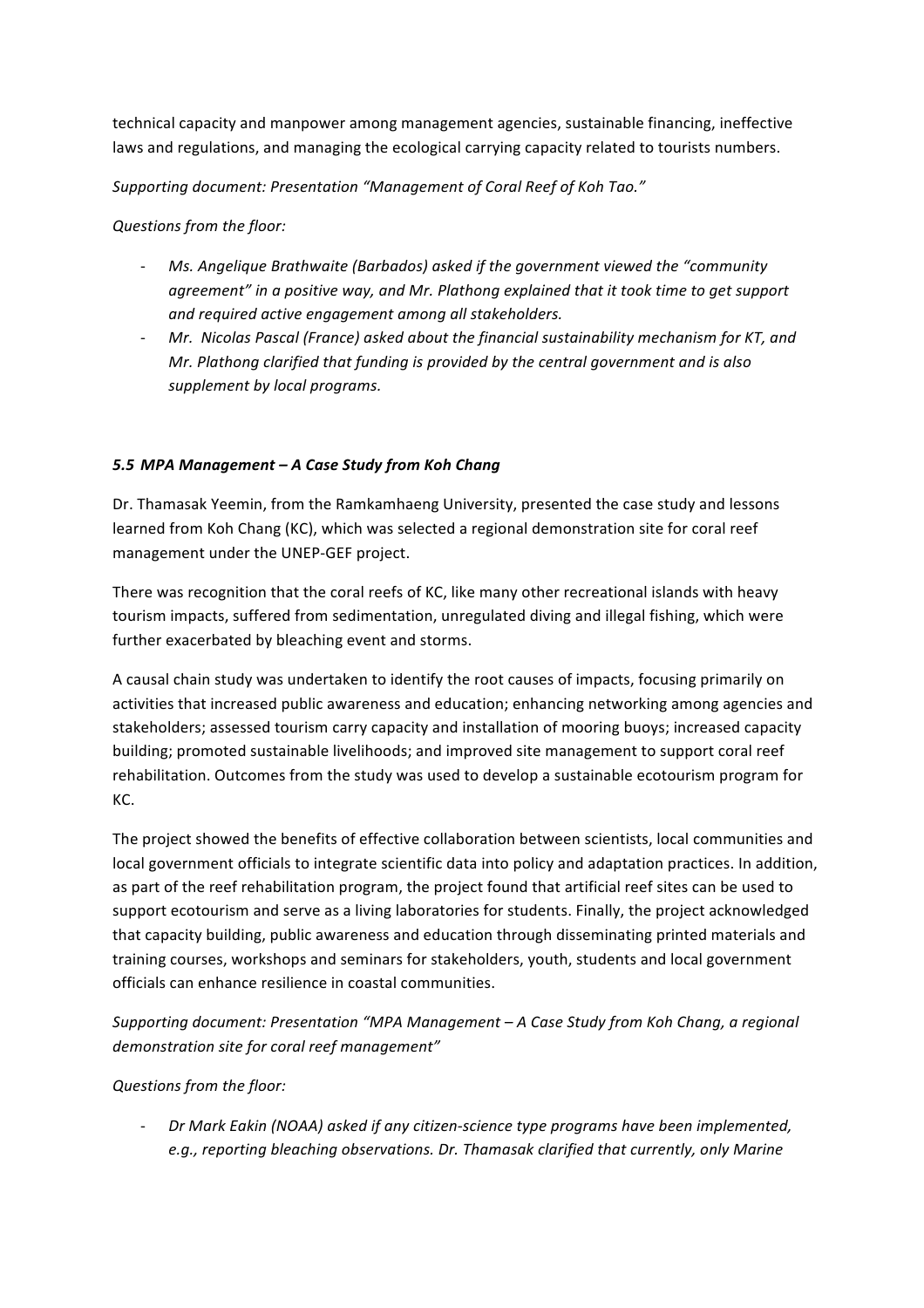Park officers are involved in recording and reporting incidences, but agrees that a citizen science program will be beneficial and will suggest that the team look into its feasibility.

- Ms. Inge Yangesa (Indonesia) asked how illegal fishing is managed in KC to ensure that *livelihoods are not affected while ensuring habitat protection. Dr. Thamasak explained that in* KC, the main impact was related to gear type, which was addressed by providing the *fishermen* with alternative gear addressed by providing the fishermen with alternative gear and training on how to use them, all funded through the project and support from the central *government.*
- Dr. Clive Wilkinson (Australia) asked if the focus of the coral transplantation program had *shifted from scientist-led rehabilitation to community participation-type programs, and if* bleaching resistant corals are considered in the programs. Dr. Thamasak explained that both types of programs are *implemented, and that efforts are now being focused on resilient* species selection for transplantation following the demise of most of the transplants after the *last bleaching event in 2010.*
- Mr. Jerker Tamalander (UNEP) suggested that to manage diving impacts, the MP *management can consider introducing the Green Fins program to the dive operators. Mr.* Phongsuwan shared that training for the Green Fins and Reef Watch programs were *conducted previously.*

#### *5.6 MPA and Ecoregion in the Andaman Sea*

Dr. Petch Manoprawitr, Deputy of the IUCN Southeast Asia Group, presented on efforts to enhance ecosystem resilience through the development of MPA network and MSP in Thailand's Andaman Sea area.

The Andaman Sea hosts 17 national marine parks, 3 non-hunting areas and 1 biosphere reserve, and protects 62% of coral areas, 41% of seagrass beds and 20% of mangroves. However, the 2010 global bleaching event resulted in extensive coral mortality within many reefs area, but affected different areas differently. With rising sea surface temperatures (SSTs) expected to become the new normal, the question on how to manage reefs and increase resilience were raised, and efforts were made to analyze bleaching patterns across Andaman bioregion to identify resistant and fast recovery communities.

A project was initiated to develop resilience indicators and to develop an assessment index to evaluate the resilience potential of reef sites.

The objectives of the resilience assessment index are to guide management by aiding zoning planning, addressing land-based and vessel-based pollution and raising awareness and tourism outreach. The project identified the importance of systematic spatial planning to enhance ecosystem resilience, which should be representative of the area and replicable, include identified critical habitats, and the incorporation of other types of Marine Managed Areas into conservation planning. Understanding regional connectivity was also recognized as an important aspect of the resilience planning, and trans-boundary dialogue between Thailand and Myanmar is required to address the larger resilience question within the Andaman region.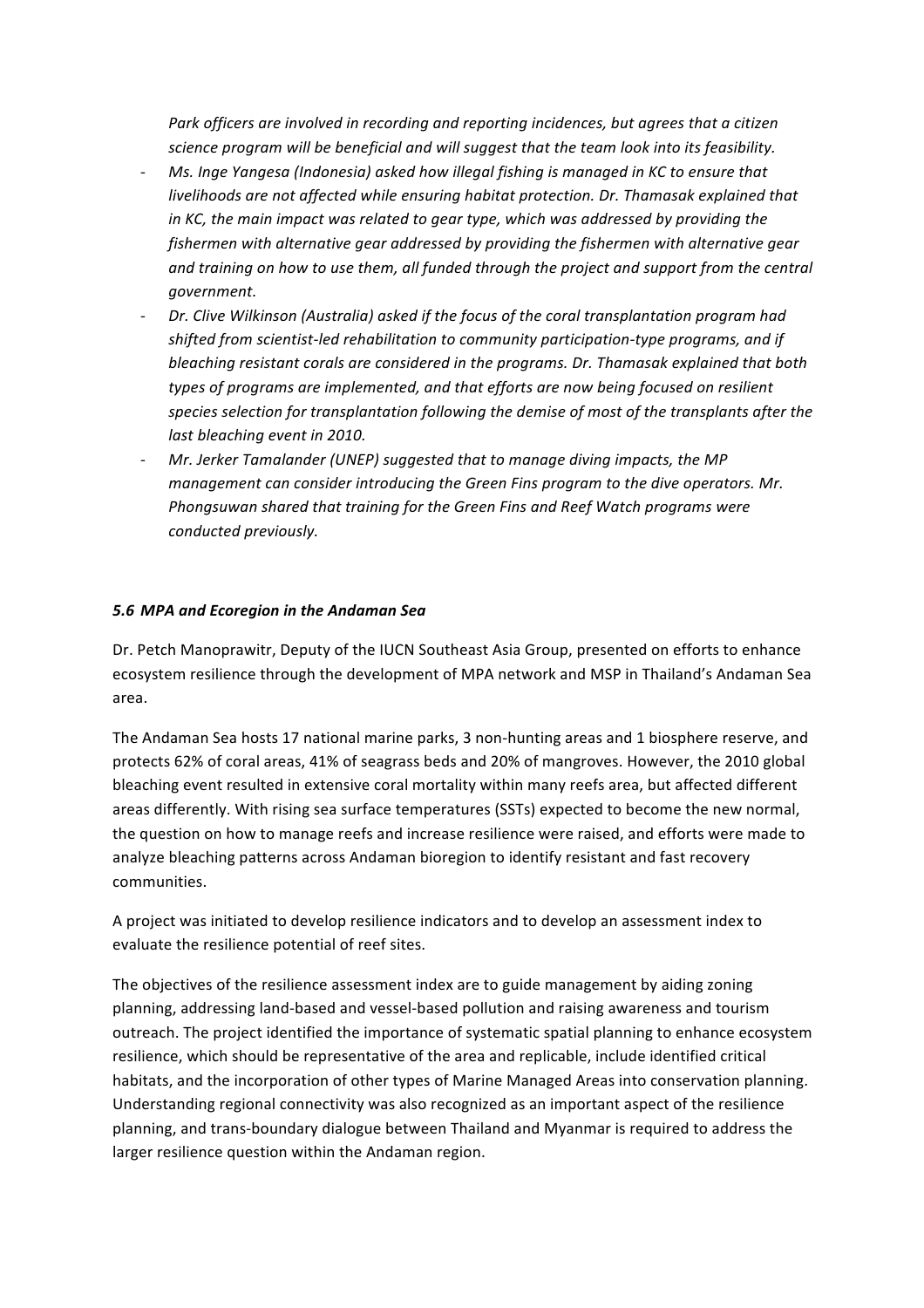The project indentified gaps in knowledge that could be addressed in more detail through more specific projects, including connectivity assessment and the identification of source areas, understanding coral size classes, fish community structure and herbivory within reefs and management effectiveness of MPAs to address resilience.

In addition, current MPA systems should be complimented by development of community-based MPAs or Locally Managed Marine Areas (LMMAs) to enhance connectivity of coastal habitat, nearshore and offshore habitats between formal MPAs. This can lead to optimal MPA network design for Andaman sea area. 

Supporting document: Presentation "Building ecosystem resilience through the development of *MPA* network and Marine Spatial Planning in Thailand's Andaman Sea"

#### **5.7 Communities of Sea Gypsies in Relation to Marine and Coastal Management**

Dr. Narumon Arunotai from Chulalongkorn University presented the social science aspect of marine and coastal management. Dr. Arunotai promotes the incorporation of socio-science in the creation of marine protecting areas, which tend to be ecosystems-focused. There is a need to couple the protection of coral reefs and related ecosystems with the protection of the people who traditionally used and often times "wisely", and in effect, protected them. The Moken or sea gypsies have lived and depended on the resources within the Andaman Sea for centuries and have always lived as independent and free-moving communities.

To strengthen marine and coastal management in Thailand and the region, programs need to be more inclusive. There is a need to reconsider or expand the meaning of "protection" so that it is not prohibition-focused, but instead should be opened up to wider participation and acceptance, enabling local communities to develop areas and forms of protection through social means and based on cultural strengths. This can be achieved by moving away from a top-down designation or establishment of MPAs towards a bottom-up and participatory approach that is process instead of goal oriented.

Supporting document: Presentation "Sea of hope: connecting local fishing communities with MPAs"

### *Questions from the floor:*

Dr Greg Hodgson (USA) suggested that the use of LMMA and MMA can be used regionally *instead of MPA.*

### *5.8 Case Study on MPA Management from Cambodia*

Mr. Kim Sokha, the head of Marine Fisheries Conservation Division of the Fisheries Administration, Cambodia, shared on Cambodia's journey in establishing Cambodia's first MPA in Koh Rong, covering 40,000ha and includes three community fisheries areas.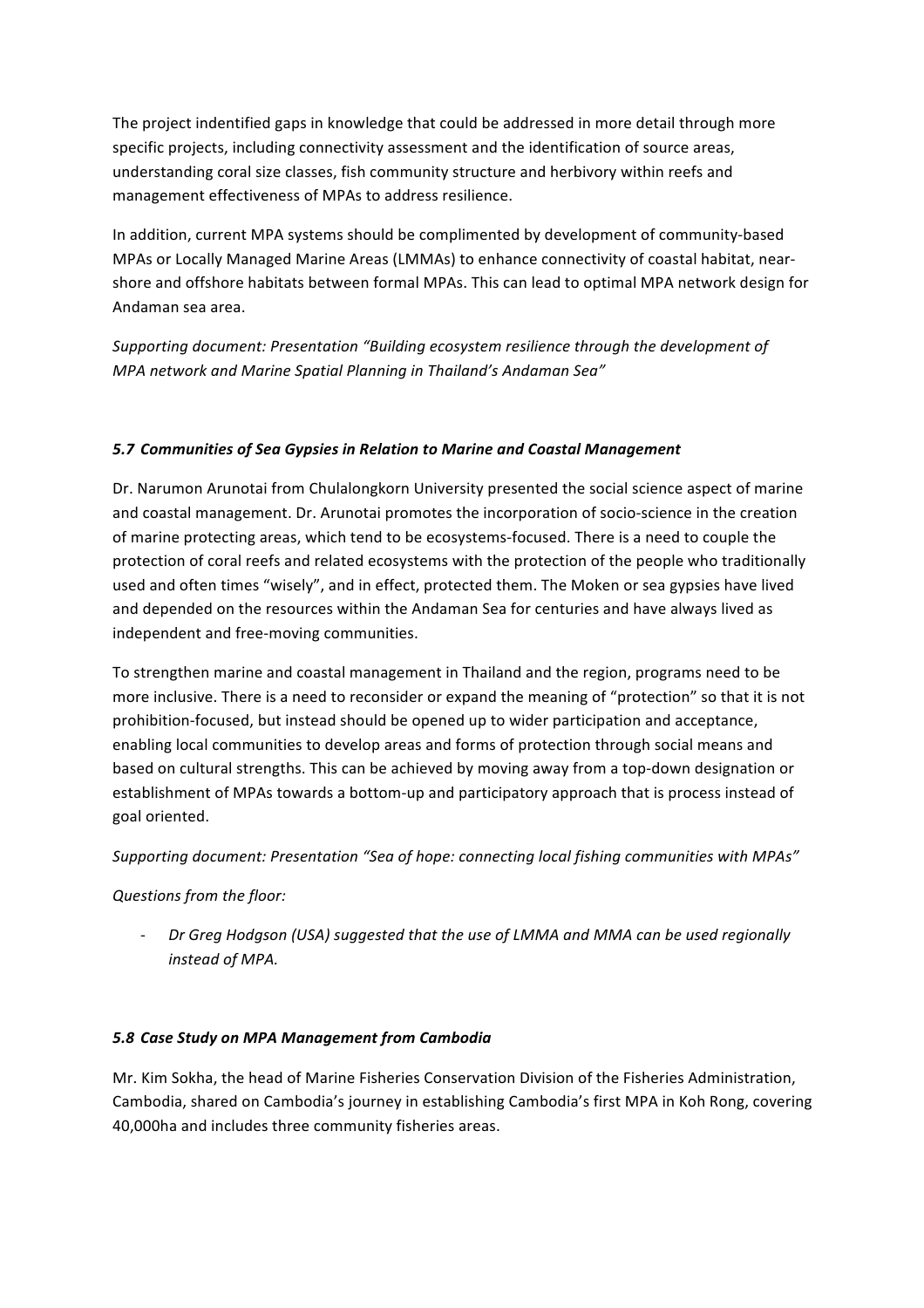The MPA was established in collaboration with FFI, Song Saa Foundation and funded by various countries and agencies, with the aim meet Cambodia's 10-year strategic target, as well as encourage sustainable management of the resources within the area. The project adopted a strong participatory approach, engaging local communities at the early stages of the process to get their support and buy-in. This was complemented by social and ecological surveys to provide the necessary data and information to guide the formulation of the management plan.

Moving forward, long-term habitat monitoring and evaluation programs are being implemented in collaboration with FFI and other stakeholders.

Supporting document: Presentation "Establishing Cambodia's First MPA - the Story So Far"

# *Questions from the floor:*

- *Dr.* Hugh Kirkman (Australia) enquired if the area is an MPA or Fisheries Management Area, and Mr. Sokha explained that based on international terminology, the area is considered as a *MPA* but is called by a different name under Cambodian law, although the objectives are *similar.*
- *Mr.* Kee Alfian asked if the planned monitoring program includes other associated ecosystems, and Ms. West explained that the program will include seagrass areas.

### *5.9 Case Study on MPA Management from Cuba*

Ms. Aylem Hernendez Avila and Ms. Juliett Gonzalez Mendez from the National Center of Protected Areas of Cuba, presented on the main management and planning results from Cuba's experience in managing MPAs.

They shared that the archipelago and the insular shelf of Cuba covers an area of 110,922 km<sup>2</sup>, with 360,000 km<sup>2</sup>of territorial waters. Numerous legal instruments provide the legal framework for *In situ* conservation and management of Cuba's National System of Protected Areas (SNAP), which is coordinated at three different levels, and takes guidance from the National System Plan. Under SNAP, 211 Protected Areas have been identified, of which 104 are MPAs covering an area of 3,304,276.88 hectares, and accounting for over 91% of the total protected areas coverage.

In addition, Cuba has initiated a program on implementing a regional approach to the management of marine and coastal archipelagos in protected areas south of Cuba, with the aim to conserve marine biodiversity and promote sustainably used through an extended, strengthened and integrated network of coastal and marine protected areas in the Southern Archipelagos region. The program core activities include a focus on environmental education, communication and participation; studies on economic valuation of ecosystem services and human welfare within MPAs; sustainable fisheries and tourism within MPAs; administrative strengthening of MPAs; implementation of biodiversity monitoring systems; the control of alien invasive species; and the establishment of nurseries for coral reef restoration within the MPAs.

Supporting document: Presentation "Marine Protected Areas in Cuba: Main management and *planning results"*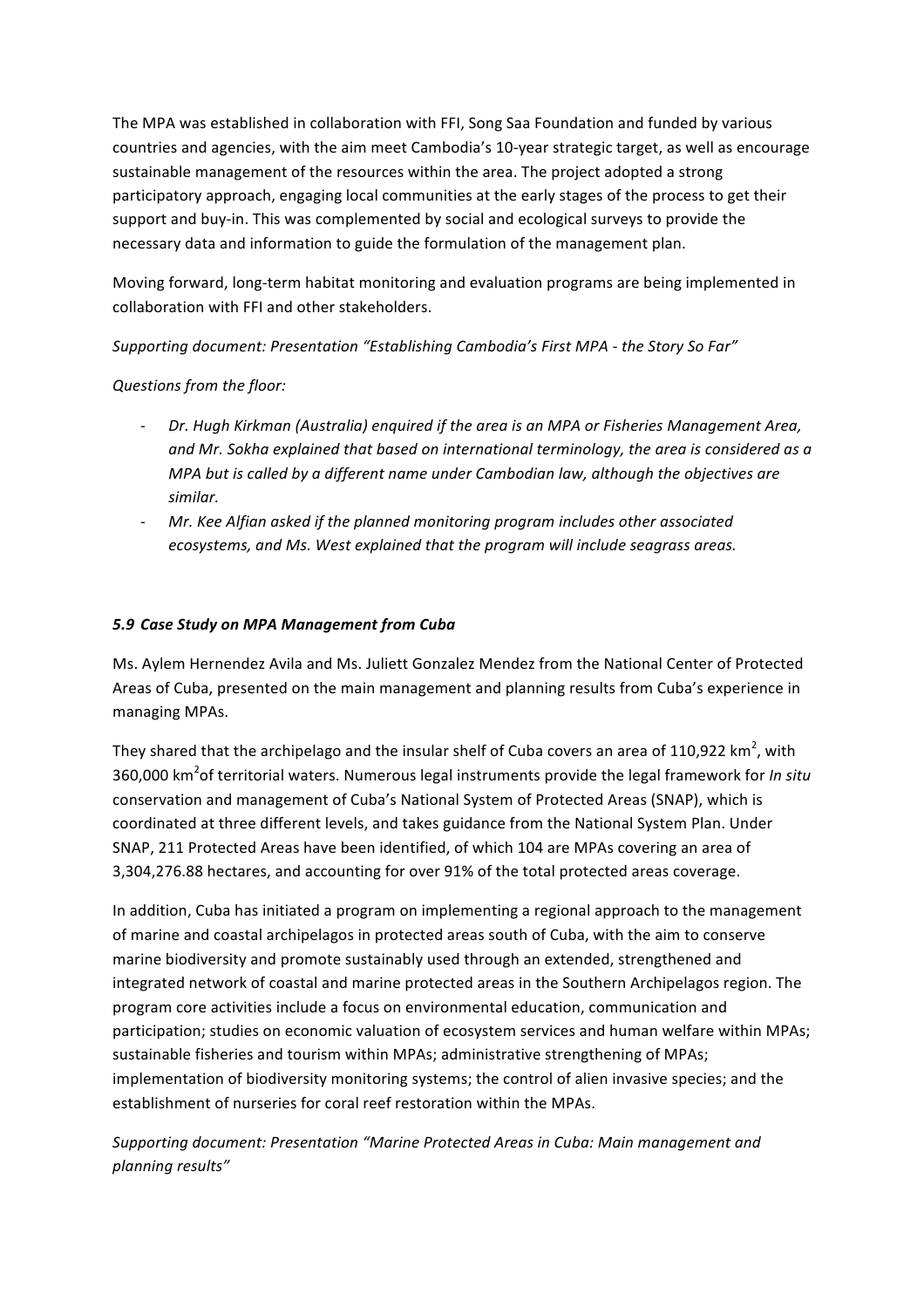#### *DAY 03*

#### *Field Trip*

ICRI delegates had the opportunity to participate in a field trip, and had a choice of diving at two reef areas within or a visit to the Burapha University aquarium and marine laboratory followed by a trip to the floating market.

Option 1: Diving at Koh Pai and shipwreck site Option 2: Burapha University aquarium and marine laboratory / floating market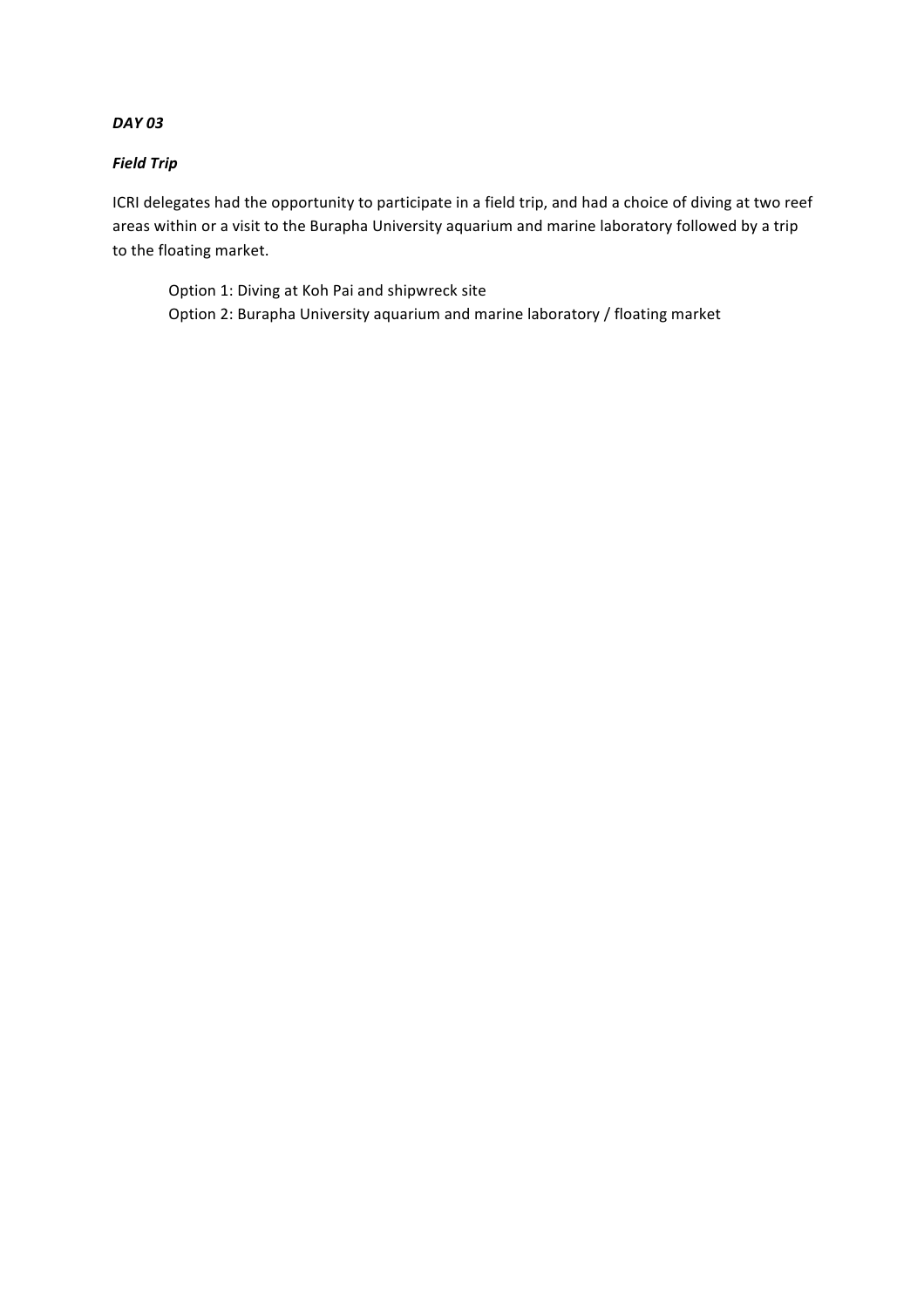#### **DAY 04**

#### **6. SESSION 6: Meeting Outcomes**

Ms. Makiko Yanagiya and Mr. Niphon Phongsuwan co-chaired Session 6 of the meeting.

#### *6.1 Report back from* **Ad hoc** *Committees 6.1.1 Regional lionfish committee*

On behalf of the regional lionfish committee, Mr. Francis Staub informed that the committee recommended the extension of its ToR for another year to 2016. The committee also proposed to expand the focus of its activities to include general invasive species.

Mr. Dave Gulko supported the proposal, and agreed that it is timely for the committee to expansion the scope of its activities.

As there were no objection by members to the recommended extension of the committee's ToR till 2016, Ms. Yanagiya confirmed the extension, and requested the committee submit the revised ToR to reflect the agreed extension and expansion in the scope of activities.

#### *6.1.2 Enforcement and investigation*

Mr. Dave Gulko, lead for the enforcement and investigation committee, shared that 10 members have asked to trial the ICRI Coral Ecological Characterization Tool, and have provided feedback on additional features they would like to see incorporated into the tool, including a section on decision pathways and results interpretation.

#### *6.2 Miscellaneous business*

#### *6.2.1 Report back from GCRMN side meeting*

Mr. Jerker Tamelander (UNEP) shared the outcomes of the side meeting of the GCRMN that was well attended by representatives from various countries and organizations.

The meeting reaffirmed that the decisions and recommendations from GM 29 provide a set of principles that should guide GCRMN activities and further development, and based on that, a number of additional recommendations were proposed.

There was consensus that ICRI continue to develop and strengthen the GCRMN to ensure that her key objective of preparing periodic regional assessments can be maintained. GCRMN should aim to be the go-to source for coral reef information for multiple users, using scientifically rigorous and inclusive regional and global reporting process, as a means to achieve this.

In summary, the meeting recommended the following activities:

- The current and incoming ICRI Secretariats continue the discuss coordination mechanisms of the GCRMN, with a view to strengthen ownership of the network;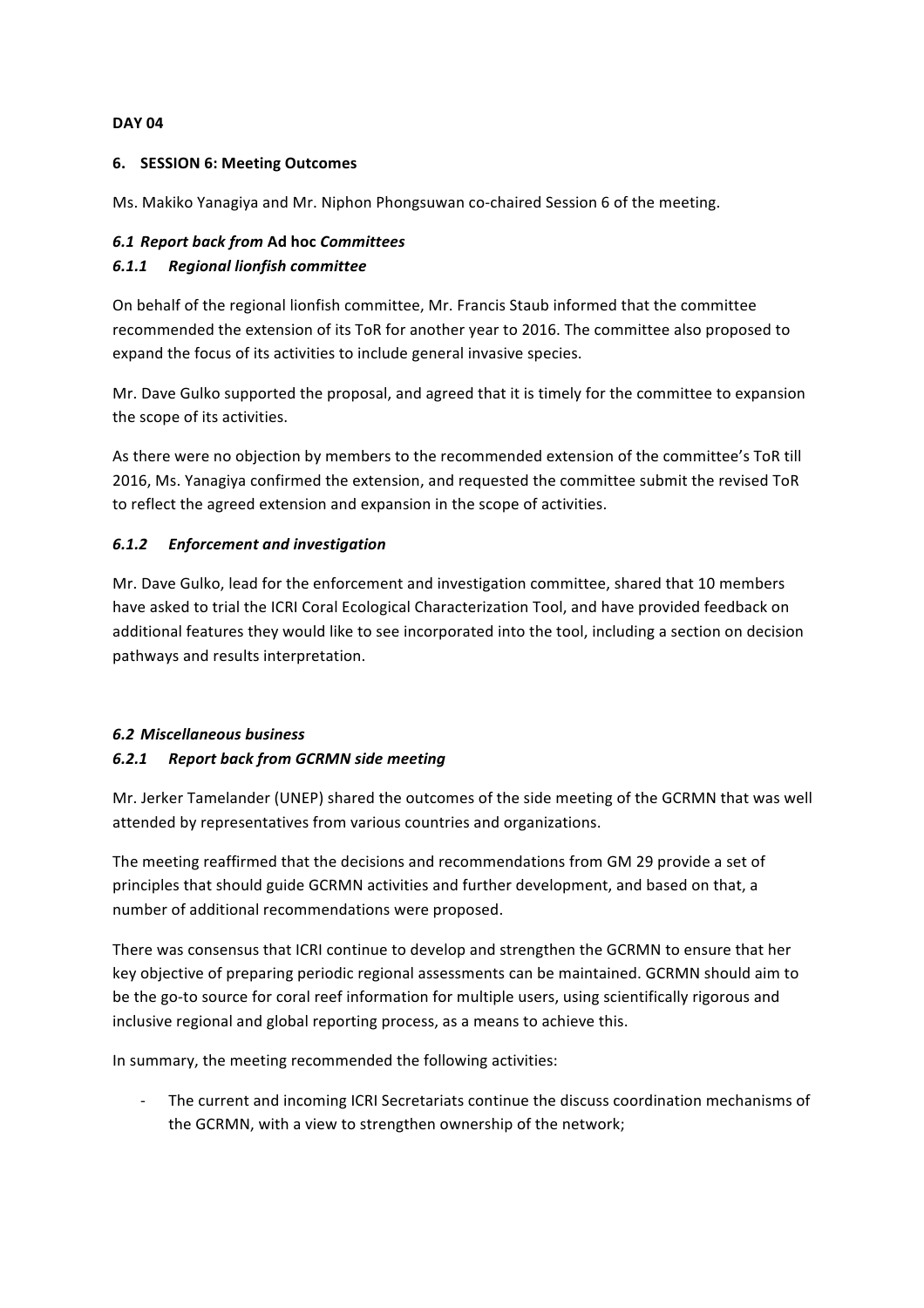- Develop a draft ToR for the global coordinator, including role in preparation of regional and global reports (recognizing changed requirements as a result of significant progress made in the regional work of GCRMN), and identify possible funding mechanisms;
- Develop list of regional contacts for GCRMN;
- Identification of gaps and opportunities in terms of regional reporting;
- Encourage GCRMN community to participate in ICRS session (session number from JJ);
- Hold a meeting at ICRS for GCRMN representatives from regions attending ICRS, on the sidelines of the symposium.

### *Supporting document: Presentation "GCRMN Pattaya minutes"*

#### Discussion:

- Dr. Hugh Kirkman suggested the inclusion of metadata in the data collection process, and Mr. Tamelander clarified that the recommended process of data collation already captures the collection of metadata.
- Dr. Clive Wilkinson shared that utility of ReefBase as the main database and repository of coral reef related information has become diluted, and commended NOAA for offering to take over the role for collating information and data on coral bleaching.
- Dr. Gregor Hodgson highlighted the need to continually seek sustainable funding to keep the network going, and offered Reef Check as a possible repository for any variety of coral reef datasets in its revised Google Earth database, as well as a place to host the GCRMN Global Coordinator;
- Dr. Margaret Johnson suggested that the discussion be continued in the cloud, and was seconded by Mr. Jerker Tamelander. Dr. Hodgson counter-suggested that a definitive team be formalized with an identified lead before the end of GM30;
- Dr. Wilkinson reminded the meeting that ICRI had previously established a management group specifically tasked to direct and guide the GCRMN, and perhaps the current Secretariat can consider appointing a new management group;
- The Secretariat added that it will take all suggestions and communicate it to members in the coming weeks.

### *6.2.2 South Asia Coral Task Force*

Dr. Monammad Khurshid (Sri Lanka) shared on activities under the South Asia Corporative Environment Program (SACEP), an inter-governmental organization of eight member states (Afghanistan, Bangladesh, Bhutan, India, Maldives, Nepal, Pakistan and Sri Lanka) established in 1982 with the decision body of the governing council comprising of Ministers.

The overall objective of the SACEP is to protect and manage the marine environment and related coastal ecosystems of the region in an environmentally sound and sustainable manner, and this is realized through the SACEP Action Plan that prioritizes activities on integrated coastal zone management (ICZM), oil-spill contingency planning, human resource development and environmental effects of land-based activities.

As part of SACEP's initiative to safeguard critical coral reef ecosystems, the South Asia Coral Reef Task Force (SACRTF) was established to actively participate and support the effective implementation of existing national regulations, action plans and strategies for the management of coral reefs and associated ecosystems; and to promote the development of the strategic linkages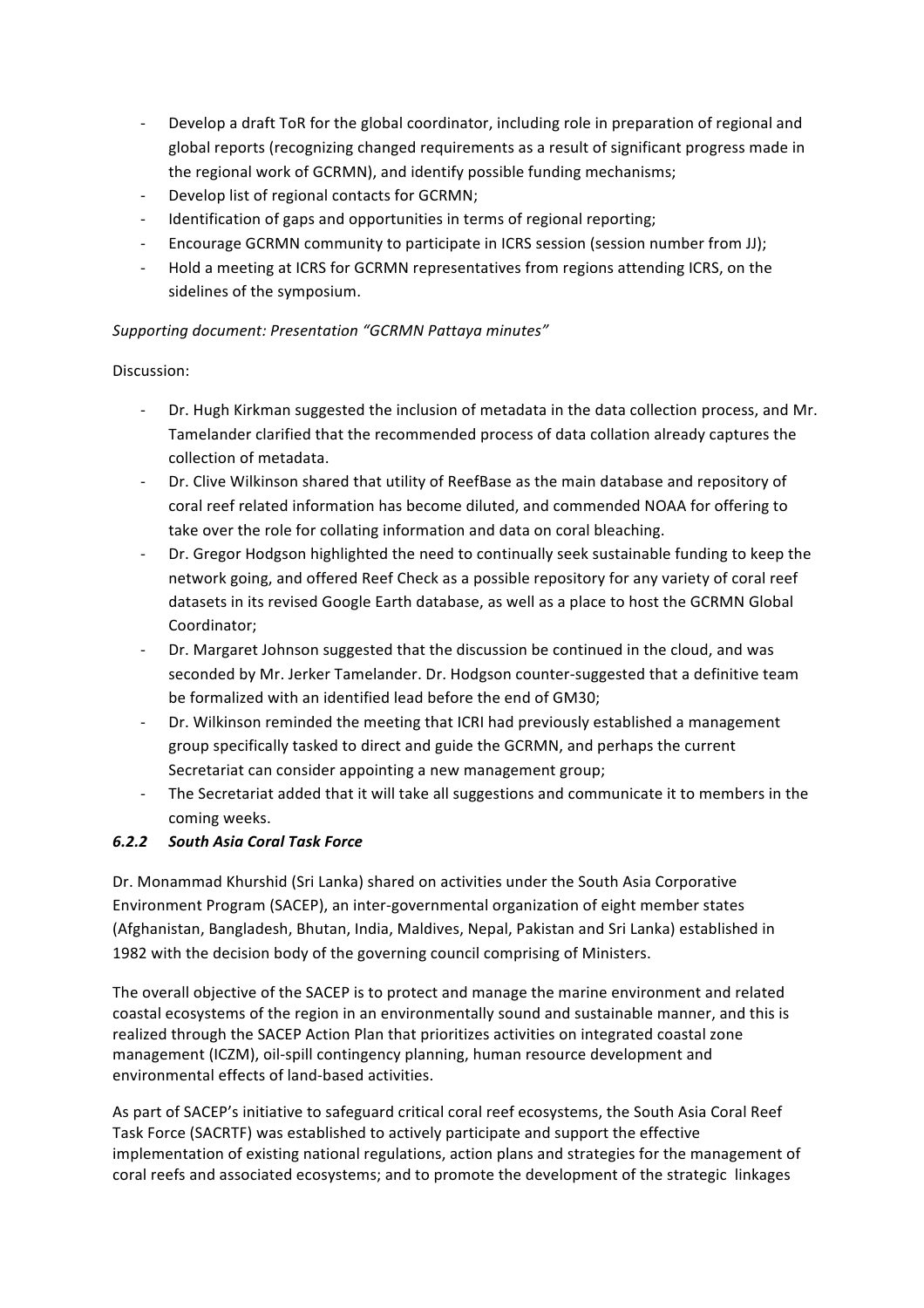for enhanced regional cooperation and the establishment of an effective networked system of marine and coastal protected areas in the South Asian Region. The SACRTF comprises two government representatives, one coral reef expert, and one administrative representative from each country, together with international NGO or agencies (e.g. UNEP) representatives.

The Task Forces is currently focusing on improving the effectiveness of management of existing Marine Protected Areas (MPAs), improving information exchange and data management across the region, enhancing regional cooperation and responses to regional marine and coastal resources management challenges, capacity building and implementing viable livelihood diversification for local communities. To date, the Task Force has developed a regional strategy for coral reef management in South Asia, and is willing to be part of the "Global Coral Reef Partnership : Towards an Ecosystem Approach to Coral Reef Management" initiative.

*Supporting document: Presentation "South Asia Coral Reef Task Force"*

# **7. The Future** *7.1 Coming Events 7.1.1 UNEA2*

Mr. Jerker Tamelander reemphasized that ICRI can consider raising relevant issues at the upcoming UNEA2 meeting, and offered UNEP's assistance to identify key recommendation and to draft the appropriate wording if ICRI so chooses.

# *7.1.2 ICRS*

Mr. Tamelander reiterated the earlier call by Dr. Jeremy Jackson for members to consider submitting abstracts to the GCRMN session at ICRS 2016 in Hawaii.

Mr. Dave Gulko enquired if ICRI members would like to convene a meeting before the start of ICRS, and offered to host a room at a state government facility or assist to enquire from the symposia organizers if a room at the venue can be made available. Dr. Greg Hodgson supported the proposal, and added that ICRI should make greater effort to engage past members to rejoin while continuing to attract more members.

# *IUCN WCC*

Mr. Tamelander highlighted that several sessions covering coral reef issues have been identified at the next WCC and recommends ICRI involvement to raise the profile of coral reefs at the congress. NOAA offered to host an ICRI event at the US pavilion.

Dr. Greg Hodgson suggested that ICRI proceed with coordinating a meeting following endorsement by the Secretariat, and the current Japan-Thailand Secretariat offered to coordinate the meeting and finalize details over email. Mr. Tadashi Kimura suggested a side group be formed to discuss this and to prepare a proposal to the Secretariat. As no members objected to an ICRI side meeting at the WCC, the Secretariat asked Mr. Gulko to lead the working group who will formulate the agenda for the meeting. The following individuals and organizations offered to serve on the WG:

Mr. Dave Gulko (Lead)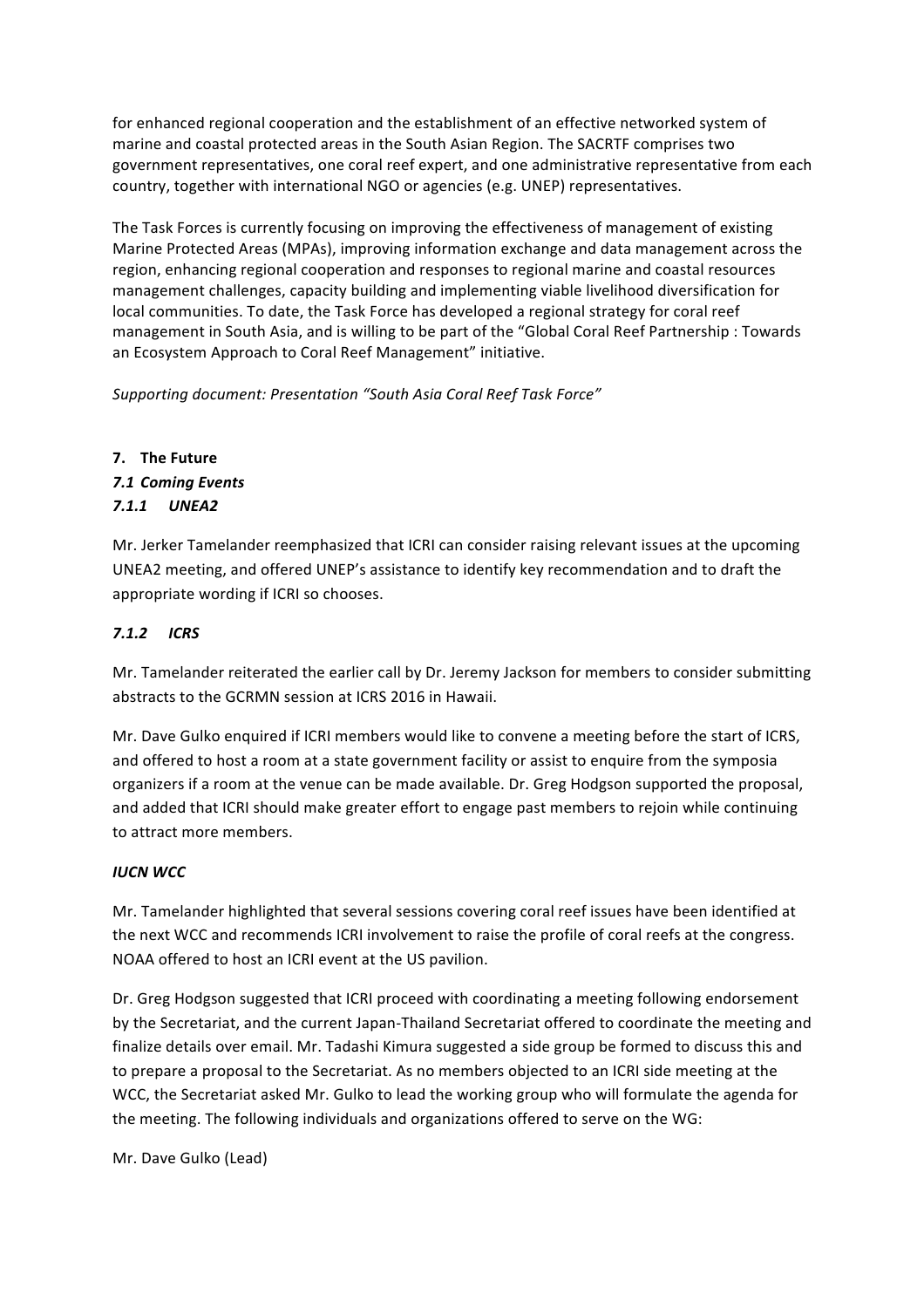Dr. Britt Parker (NOAA)

Mr. Jerker Tamelander (UNEP)

Mr. Francis Staub (ICRIForum)

Dr. Margaret Johnson (GBRMPA)

Dr. Ben Palmer (GBRMPA)

Dr. Greg Hodgson (Reef Check)

Dr. Kee Alfian (Reef Check)

Mr. Niphon Phongsuwan (ICRI Secretariat)

Ms. Makiko Yanagiya (ICRI Secretariat)

The current secretariat will consult the incoming secretariat with regards to the meeting.

#### *7.1.3 ITMEMS 5*

ITMEMS 5 will be held from 25 to 28 February 2016 in Bohol, Philippines, and the updated information on the symposium has been uploaded on ICRIForum. The partners for the symposium include the governments of Japan and Philippines, UNEP and the Reef-World Foundation. Currently, six sessions have been confirmed, and the draft program, including a 4-day training program for site managers, has been prepared.

#### *7.2 Summary of Japan-Thailand Secretariat activities*

Mr. Tasashi Kimura, presented a summary of the activities of the Japan-Thailand Secretariat for 2015-2016. The activities were based on the plan of action 2014-2016 that was presented at GM28.

Two general meetings were convened, and two technical workshops were held in conjunction with in 2015the GMs. In addition, the Secretariat also prepared a 20-year review of ICRI to revisit ICRI's place among multilateral environmental agreements and other international bodies and initiatives.

To maintain and enhance ICRI's visibility in international fora, a side event was held at the CBD COP12 and World Parks Congress in 2014, RAMSAR COP 12, as well as updates on ICRI Forum.

The Secretariat has continued its active engagement with the GCRMN, and supported the work of the current and new *ad hoc* committees. In addition, the Secretariat has also continued supporting activities within the East Asian node.

#### *7.3 Presentation of incoming secretariat*

Mr. Sylvian Fourrier from the French Embassy, confirmed France's candidacy in taking over the next ICRI secretariat, which reinforces France's commitment to coral reef conservation, and is aligned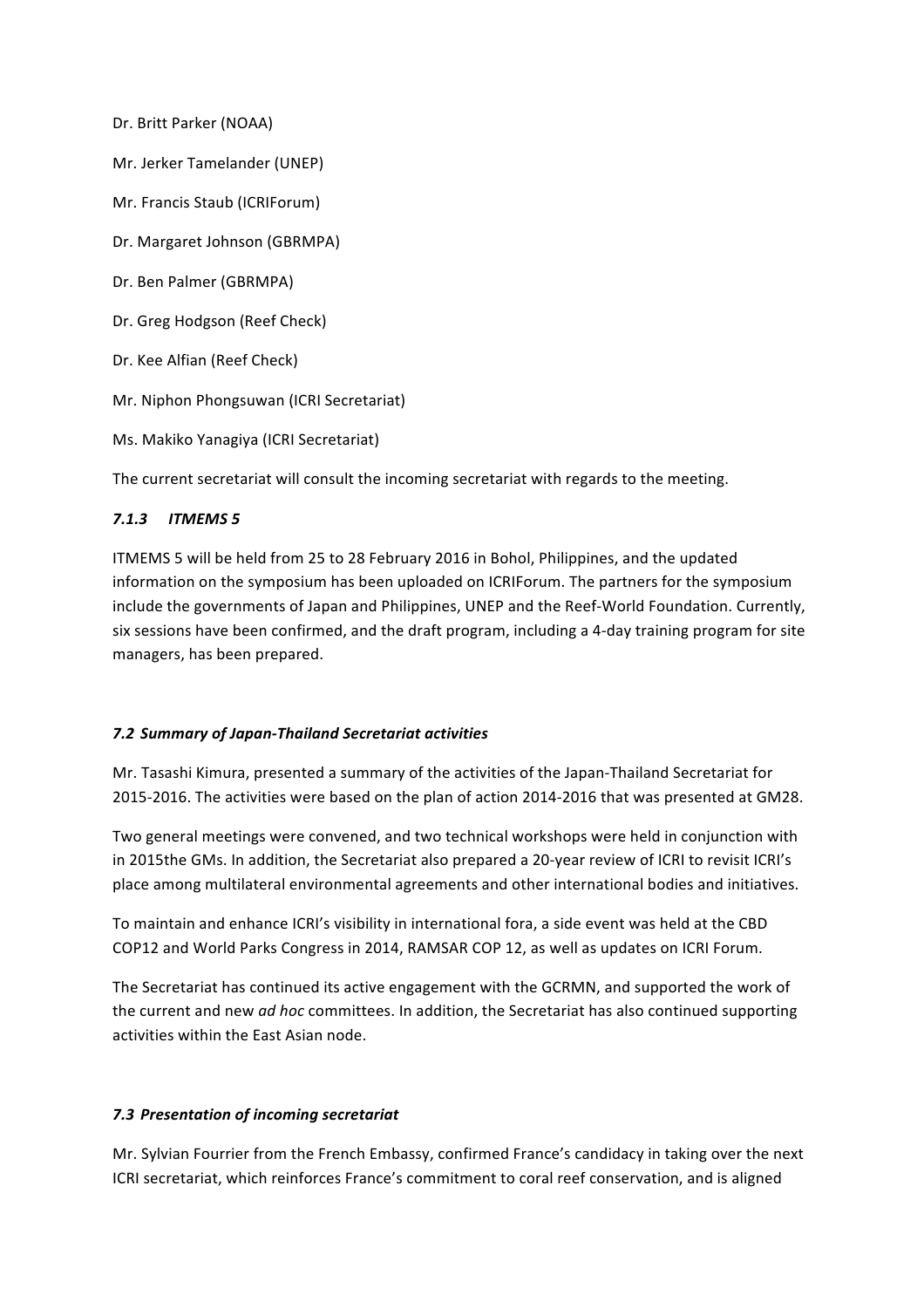with the continued support of IFRECOR. Currently, the co-secretariat country has not been confirmed.

The ICRI Secretariat will secure member's comments and post the decision on ICRI Forum.

#### **7.4 Closing remarks**

Ms. Yanagiya thanked members for their active participation during the Japan-Thailand ICRI Secretariat term, and highlighted the aim to make a more relevant and operational organization by organizing activities that benefit stakeholders.

Mr. Phongsuwan shared that Thailand benefited greatly from her involvement in ICRI and the secretariat, and thanked everyone, particular, the ICRI GM30 organization committee for the support.

In closing, the co-chairs thanked everyone and looked forward to a continued partnership.

On behalf of all ICRI members, Mr. Jerker Tamelander thanked the Japan-Thailand Secretariat for their leadership during their current Secretariat term. Dr. Clive Wilkinson seconded, and suggested that ICRI form a "Reef Scientists sans Frontier" and to leverage on the existing expertise of retired "grey beards" like himself, Dr. Charles Birkland and Dr. Bernard Salvat who are still active and willing to contribute their time and expertise. He also thanked the US state government, through NOAA, for the continued support to ICRI.